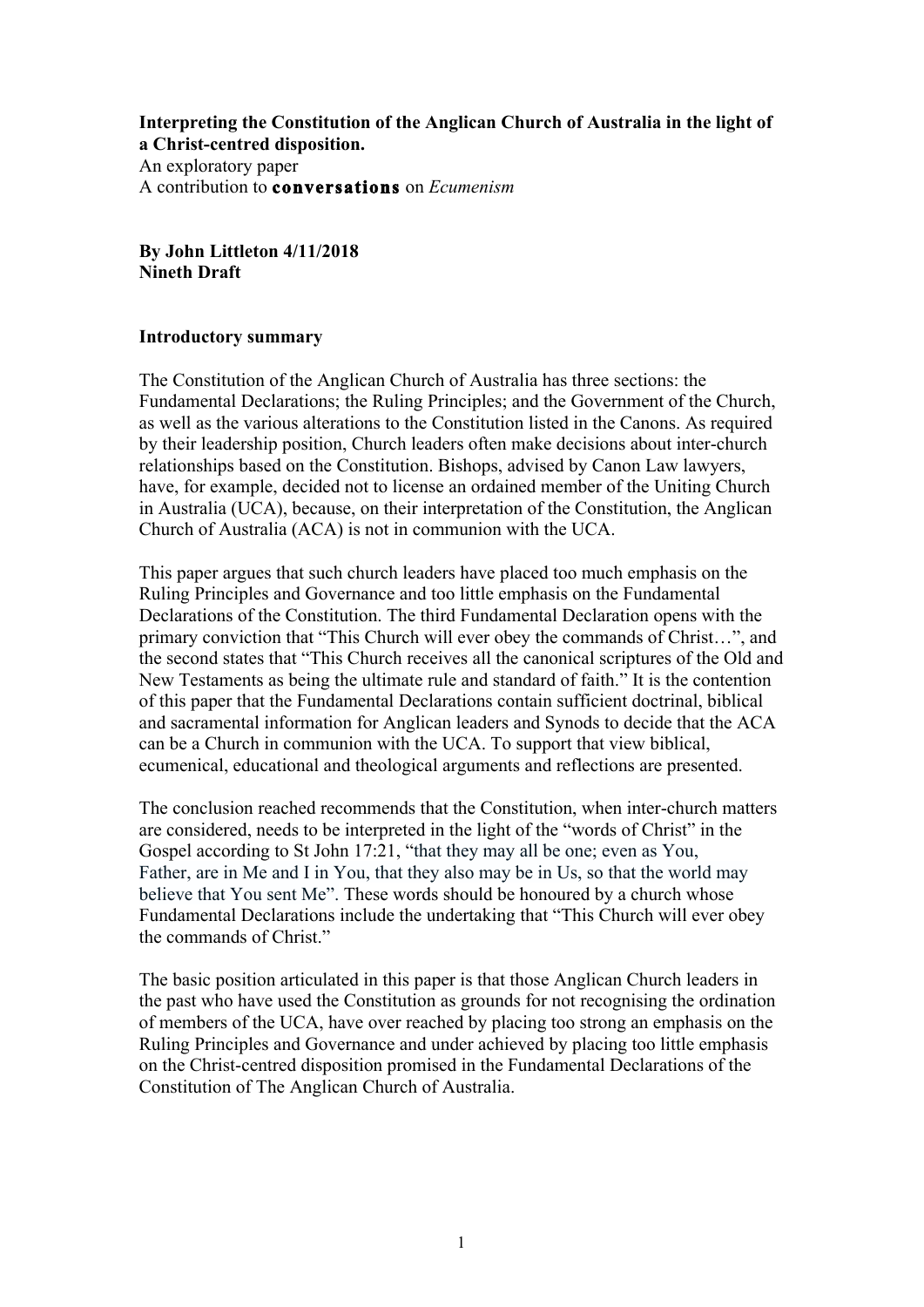### **Contents**

## **BACKGROUND SCENARIO**

The Three Fundamental Declarations of the Anglican Church of Australia (ACA) in the Constitution

Documents arising from Anglican-Uniting Church dialogue

Commonalities

Summary

## **ISSUES OF CONCERN**

Membership, the ACA Constitution

Discipleship

Discipleship and Canon Law

The ordained ministry

Summary

# **DISCUSSION POINTS SUPPORTING THE ARGUMENT**

Bible study

Reflection on Family Likeness

Ordinary ecumenical learning

Receptive Ecumenism

Mission-shaped Church

Summary

### **CONCLUSION**

References

Conversation starters for personal and group use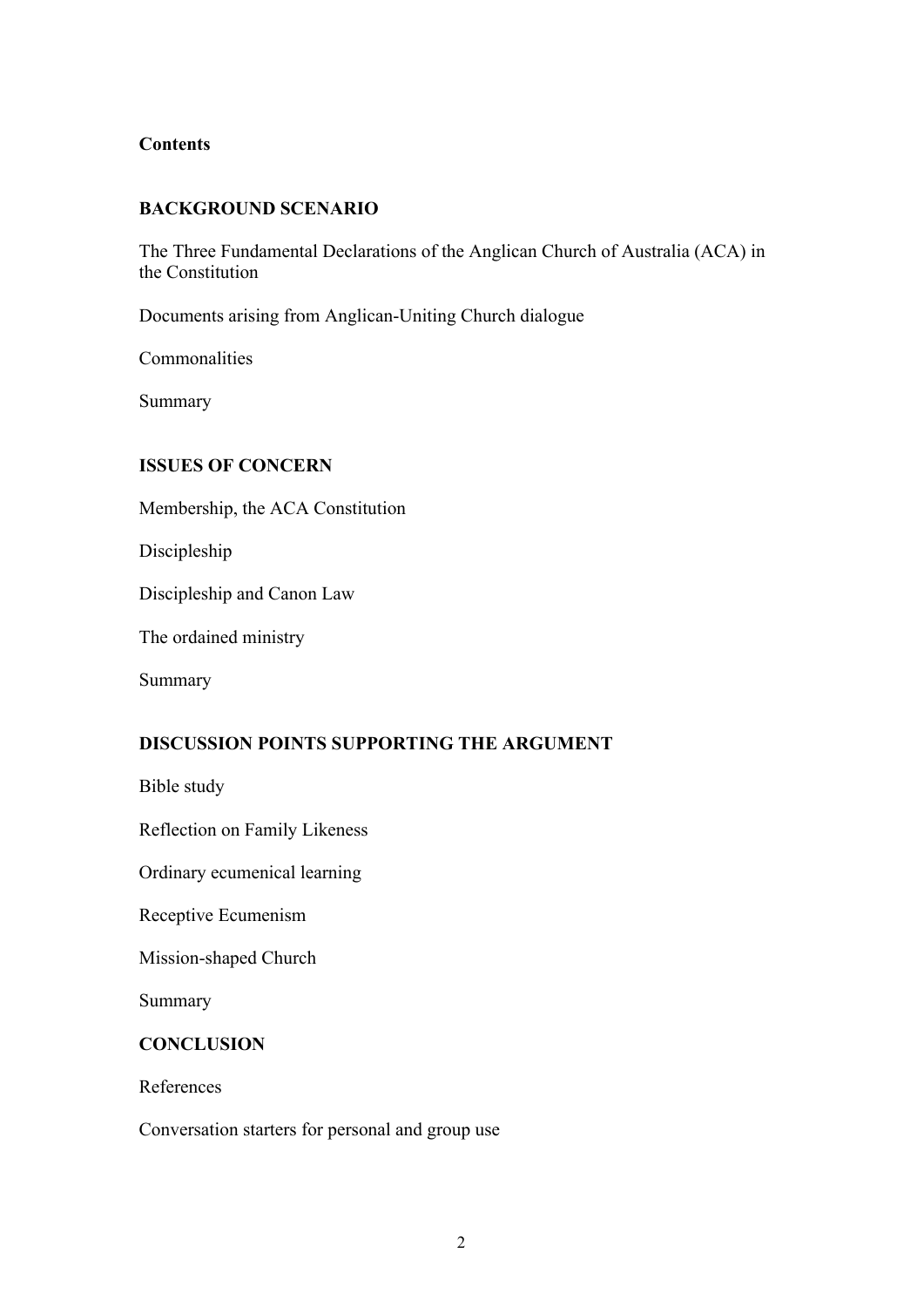# **BACKGROUND SCENARIO**

# **The Three Fundamental Declarations of the Anglican Church of Australia (ACA) in the Constitution**

1. The Anglican Church of Australia, being a part of the One Holy Catholic and Apostolic Church of Christ, holds the Christian Faith as professed by the Church of Christ from primitive times and in particular as set forth in the creeds known as the Nicene Creed and the Apostles' Creed.

2. This Church receives all the canonical scriptures of the Old and New Testaments as being the ultimate rule and standard of faith given by inspiration of God and containing all things necessary for salvation.

3. This Church will ever obey the commands of Christ, teach His doctrine, administer His sacraments of Holy Baptism and Holy Communion, follow and uphold His discipline and preserve the three orders of bishops, priests and deacons in the sacred ministry.

## **Documents arising from Anglican-Uniting Church dialogue**

The fruits of the Anglican-Uniting Church Dialogue over the past three decades are expressed in a number of publications including the following three documents which are available on the website for the Anglican Church of Australia. https://www.anglican.org.au/uniting-church-conversation

1. *For the Sake of the Gospel*: Mutual recognition of Ordained Ministries in the Anglican and Uniting Churches in Australia, 2001.

2. *An Anglican-Uniting Church Covenant of Association*: Anglican Church of Australia-Uniting Church in Australia Joint Working Group, 2010. General Synod 2010 welcomed the report of the working group, but did not endorse the Covenant of Association.

# 3. *Weaving a New Cloth*: Anglican and Uniting Churches Working Together, 2014.

This document outlined a framework for local cooperation between Anglican and Uniting churches throughout Australia. At the Sixteenth Session of Anglican National General Synod in 2014, the following resolution was passed: That the General Synod:

1. receives the Report "Weaving a New Cloth: Anglican and Uniting Churches Working Together";

2. commends the Report to Dioceses for their further action; and

3. encourages local agreements to be made in the context of this framework. The possibilities outlined in this document, approved by the two churches at a national level, are significant steps for Anglican and Uniting parishes and congregations to consider taking together in their local worship, education and mission.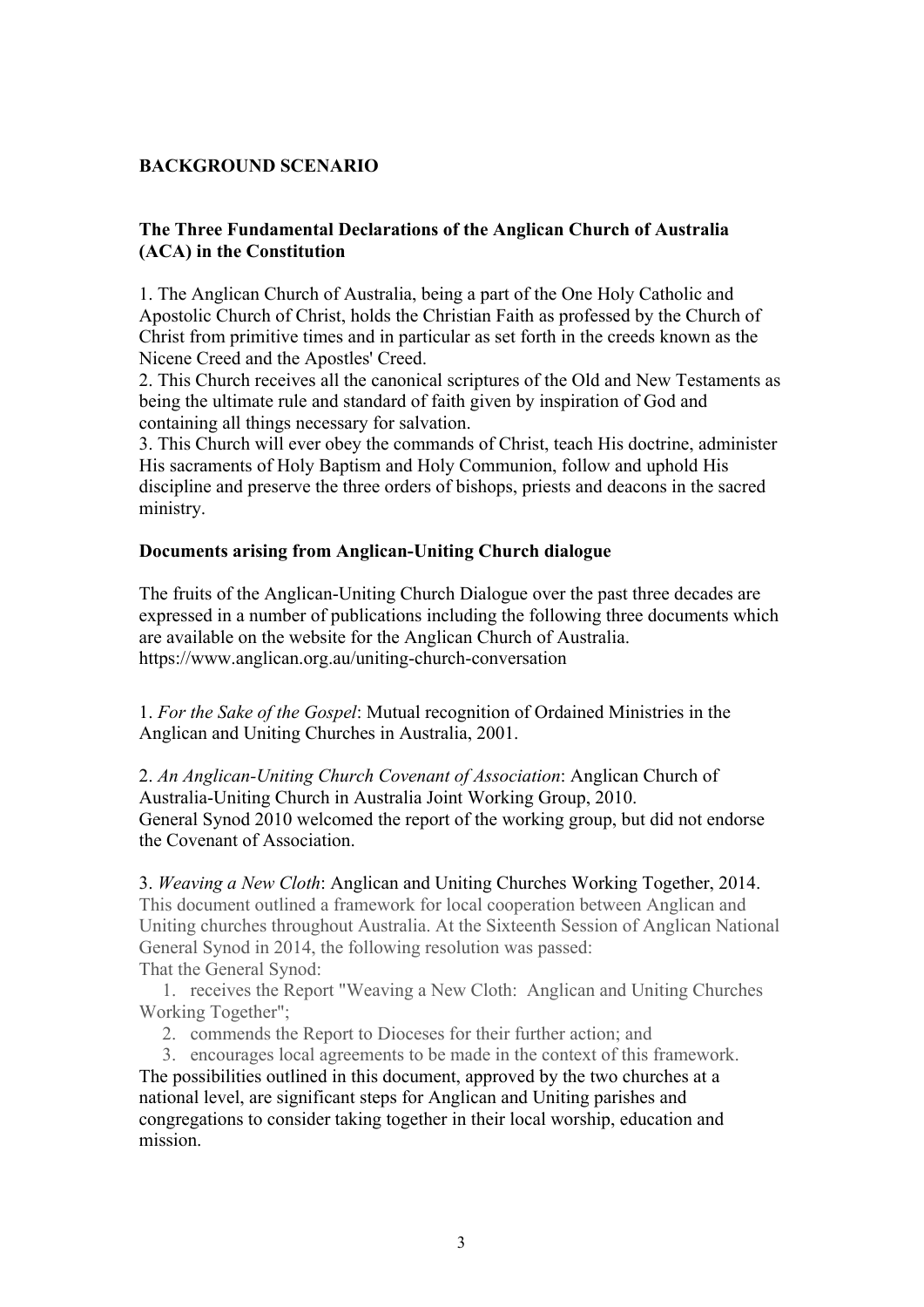### **Commonalities**

The six Theological Affirmations approved in "Weaving a New Cloth" summarise the outcomes of years of dialogue and represent ACA and UCA understandings in relation to the two churches:

1. Each of our churches stands in the continuity of the apostolic faith, as revealed in the Holy Scriptures and set forth in the Apostles' Creed and the Nicene-Constantinopolitan Creed.

2. Each of our churches is part of the one holy catholic and apostolic church. Acknowledging our failure to enact fully our calling, both our churches witness faithfully to the gospel and seek to be more fully engaged in God's mission in the world.

3. In each of our churches the Holy Spirit gives to the whole people of God gifts for the upbuilding of the church and for its continuation in the mission of Jesus Christ. 4. The ordained ministry in both our churches is given by God as an instrument of grace, notwithstanding our different understandings of it. By this ministry, the people of God are called to faith, strengthened to witness to the gospel and empowered to serve in hope and love.

5. In each of our churches the word of God is faithfully preached and the sacraments of baptism and holy communion are duly administered in accordance with each church's tradition.

6. Personal, communal and collegial oversight (episcope) is exercised in both our churches, albeit in different forms, to serve the church's unity and its faithfulness to the gospel.

### **Summary**

The relevant documentation has been presented. That the two Churches have a great deal in common has been recognised. The current disposition of the ACA towards the UCA has been mentioned. The main concern is that the ACA does not consider itself able to be in full communion with the UCA.

# **ISSUES OF CONCERN**

### **Membership, the ACA Constitution and Discipleship**

In the ACA Constitution membership is defined: **"Member of this Church" means a baptised person who attends the public worship of this Church and who declares that he is a member of this Church and of no church which is not in communion with this Church.** 

To be a Diocesan Synod parish lay representative, people are required to sign a document, the Fifth Schedule (Section 13(2) of the Constitution) declaring,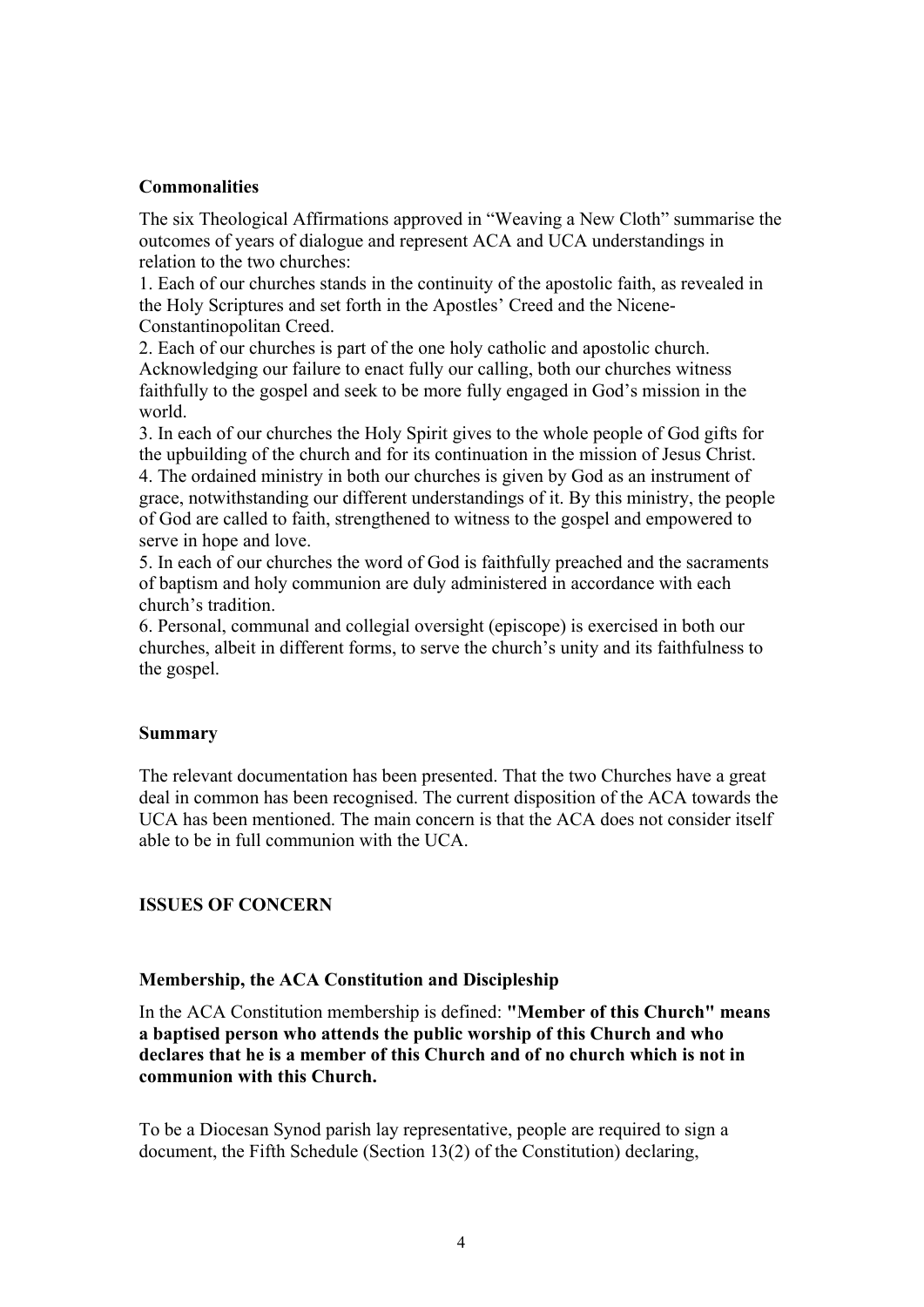" That I am a member of The Anglican Church of Australia and that I am a communicant of the said Church; 2. That I belong to no other religious denomination; 3. That I have received the Holy Communion not less than three times during the past twelve months; 4. That I have attained the age of 18 years; 5. That I submit to and agree to be bound by the Constitution of the Diocese of Adelaide and every Ordinance from time to time in force; 6. That I hereby accept the office of lay member of the Synod and any other office to which I may be elected or appointed pursuant to the said Constitution and Ordinances and promise to perform the duties thereof honestly, impartially, faithfully and to the best of my judgement and ability and in accordance with and subject to the said Constitution and Ordinances.

I undertake to complete Level 2 Screening in the Safer Ministry Programme.

This amounts to a requirement for closed membership and constitutional thinking. Officially and formally Anglicans in Australia are not allowed by the church constitution to be dual citizens or have dual passports. Whether dual citizenship happens in practice is another matter. Membership of the ACA is, according to the constitution, a closed membership.

# **Discipleship**

A discussion about membership of the Christian Church must make reference to the importance of the word "disciple" in the Christian faith. People who are Christian are followers or disciples of Jesus Christ. The word "disciple" has its origin in the Latin word *discere* (to learn). A disciple is a follower of Jesus' teachings and way of life. The Greek word for disciple *mathetes* means learner or apprentice. Christian disciples are learners in the Christian faith and life. Faith learning involves change in individuals or groups through the acquisition of knowledge, attitudes and skills in terms of the Christian faith. The Gospels refer to the followers of Jesus as *disciples.*

Simon Oxley considered that learning is "of the essence of the Christian faith" (Oxley 2002, 54, 69). He continued "It is possible to see the business of learning as that to which Christians are called. Whatever our status within the church as baptised, confirmed, commissioned or ordained, we are called to be learners. I believe that whenever we think that we know all there is to know about the Christian faith and that we have no more to learn we are profoundly mistaken. The end of a journey is the kingdom of God, which, according to the images presented by Jesus in the parables, is itself a dynamic rather than a static state. Signs of the kingdom that are realised within the lives of individuals or communities in the process of learning are encouragements to move on" (Oxley 2002, 69).

Members of the Anglican Church are first and foremost disciples of Jesus Christ, and secondly Anglicans. However, the Christian discipleship of an Anglican is lived out positively through membership of the Anglican Church, which has an essential role in God's purposes as part of the One, Holy, Catholic and Apostolic Church in and for the world.

Such discipleship is dynamic and moves forward. It is not a state of fixed and static membership defined only by a constitution for example. William Barclay, when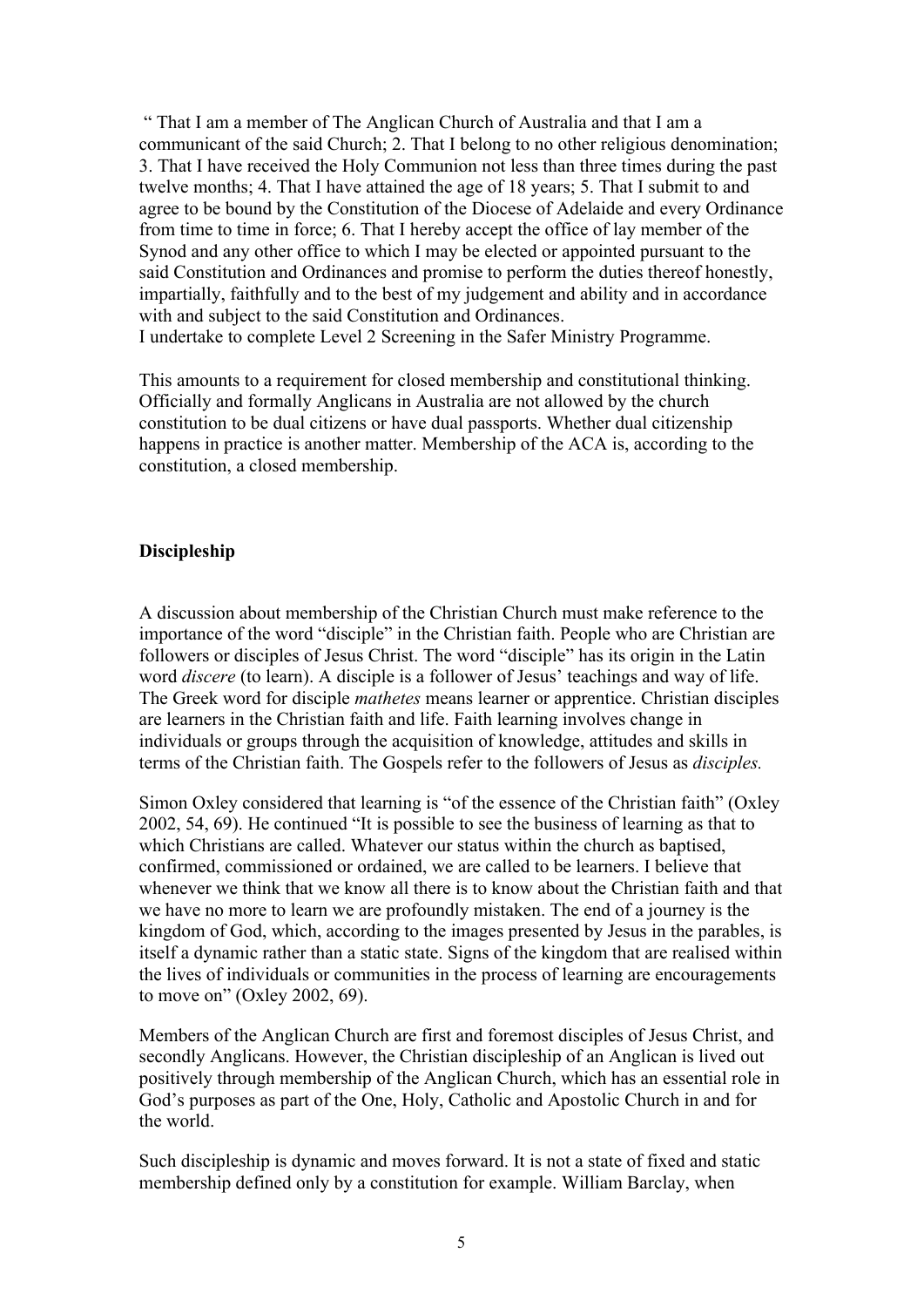commenting on those twelve Jesus appointed as disciples (Mt 10:1-4) wrote, "The word disciple means a learner. The men (and women) whom Christ needs and desires are the men (and women) who are willing to learn. The shut mind cannot serve Jesus Christ" (Barclay 1956, 370). As evidenced during his encounter with the Canaanite woman (Mt 15:21-28), reported in Matthew, Jesus learned that his mission was not just to the Jewish people but also to the Gentiles. Jesus was inclusive rather than exclusive in responding to a person of faith in need. Jesus displayed an open-minded approach when he moved out of his comfort zone and ministered in Gentile territory.

During September 2017, when I began to work on this paper, the Sunday Gospel readings were taken from the Gospel according to Matthew. In Matthew 21-22 we read three parables, the two sons, the vineyard and the royal wedding banquet. In those parables the essential criterion for discipleship was openeness for *metanoia,* to repent (in Greek *metanoein*); openness towards the realm of God's presence.

Michael Trainor writes *"Metanoia* literally means to change one's attitude or thinking. This requires a preparedness to change; rather than rigidity and dogmatic certainty, the one who seeks out Jesus must be open, even flexible" (Trainor 1992, 23). Christians of Matthew's community in their first century context were advised to be on guard against complacency and not to presume that discipleship was based on "ethnic pedigree, religious heritage or economic security" (Trainor 1992, 116-121). A proper relationship before God and Jesus enabled discipleship – "one which is not status-seeking, that does not operate from a power structure of hierarchy and allows them to be apprentices always (Mt 23:8-10) (Trainor 1992, 116). The commandment to love (Mt 22:37-40) informs discipleship.

An open mind rather than a closed and shut mind is a discipleship attribute. All of the foregoing says clearly that in Christ, Anglican disciples are invited to move on and be open to the *possibility* that they are in communion with another Christian Church, like the UCA, a Church which also belongs to the One, Holy, Catholic and Apostolic Church of God.

### **Discipleship and Canon Law**

In 2016, Justin Welby, Archbishop of Canterbury, recognised the important issue of the relationship between canon law and Christian discernment. On 8 April 2016, he addressed members of the International Anglican Consultative Council in Holy Cross Cathedral, Lusaka, Zambia. Speaking into the tensions across the worldwide Anglican Communion consisting of 38 interdependent Anglican Provinces, he reported on the January 2016 meeting of the Anglican Primates, the senior Archbishops representing Anglican Provinces across the world. The Archbishop reported that the Primates had decided to walk together rather than apart, despite the very real differences, "as a deep expression of our unity in the body of Christ."

He emphasised that Anglican Communion network works through discernment of the Spirit and relationships. "The Anglican Communion finds its decisions through spiritual discernment in relationship, not through canons and procedures. Primates'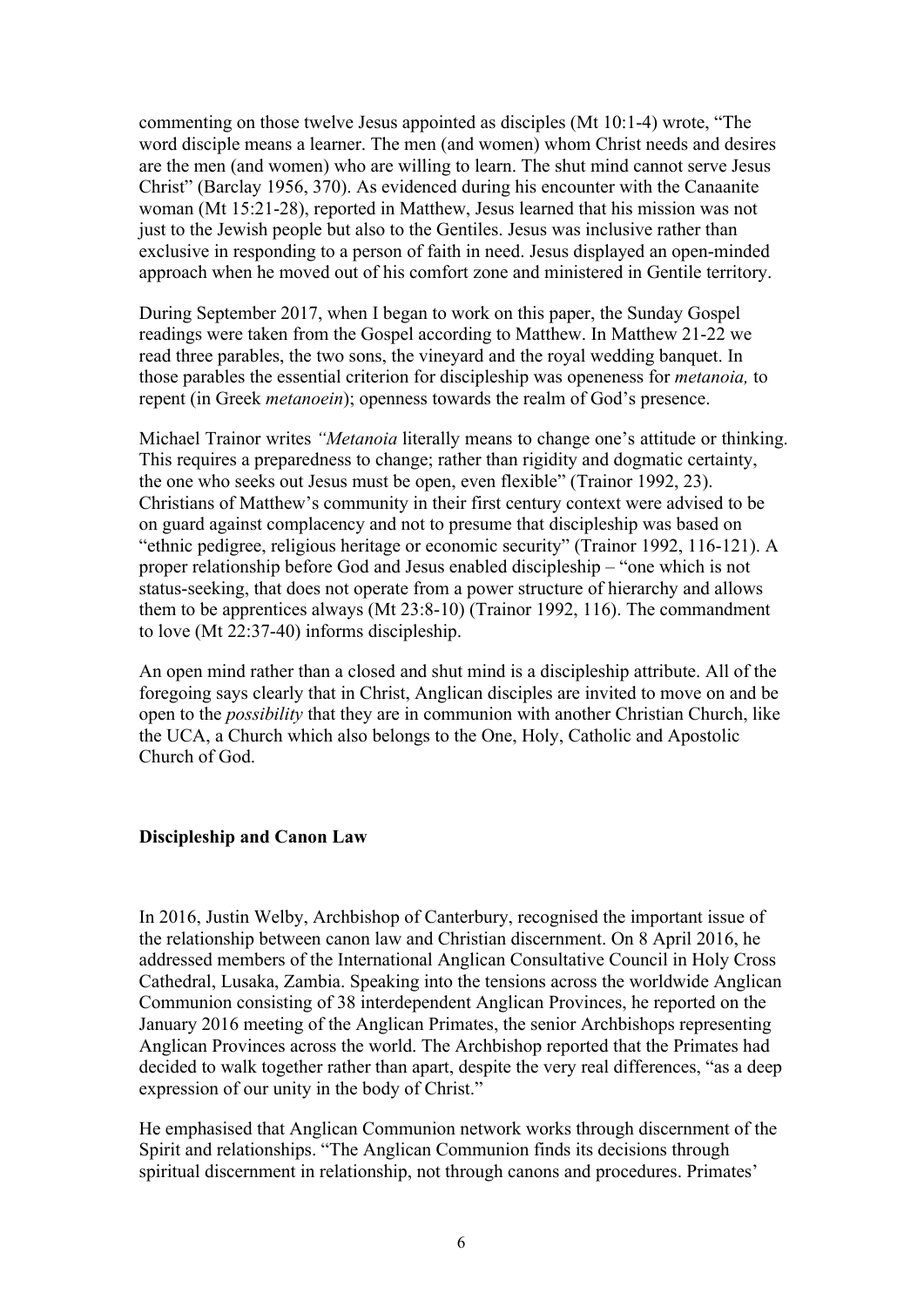Meetings, Lambeth Conferences and Anglican Consultative Councils are not a question of winning and losing, but of discerning together in love. … As Anglicans we are called to be something special, a people of reconciliation, finding authority through relationships, transcending the complexity and difference, relishing diversity, loving each other" (Welby 2016).

In 2018, Justin Welby, again commented on the limitations that church legal structures place on ecumenism. In his address at the World Council of Churches  $70<sup>th</sup>$ Anniversary in Geneva, The Archbishop of Canterbury spoke about an "Ecumenical Spring: From Negotiated Frontiers to Open Borders" (Welby 2018). He said, "The effort of recognising that the Spirit of God is at work equally among others is hard to assimilate. Within churches our legal structures preclude the support of other churches across the frontier. If an English bishop in the Church of England sees that there is a church of another denomination doing wonderful work, it is immensely complicated to bless that work by supporting that church, licensing its pastor and enabling it to work with us and us with them. The paper work is that thick, and ends with the word "No." We tie ourselves down through our inability to imagine who we really are. The beloved people of God" (Welby 2018, 7).

A disposition of discernment in the Spirit of Christ through respectful relationships could suggest that the Constitution of the Anglican Church of Australia (ACA) might be interpreted in an inclusive, outward thinking way, in the spirit of the fundamental declarations of the constitution, in accord with the Spirit of Christ, to honour John 17:21 and develop "open borders". **An alternative ACA membership clause might read: member of this church or a church recognised as part of the One, Holy, Catholic and Apostolic worldwide church.**

The tension that exists between discipleship and canon law needs to be explored further. Sometimes a decision made by a disciple may conflict with a ruling from canon law based on the constitution of the ACA. That constitution was written around 1962 in the Christendom era of Church life when the church and state worked more closely together. The Church applied the principles of the Gospels and canon law to society through a variety of prescriptions (Rahner 1964, 13-41). In the Christendom era the church fostered "a civilisation where the structures, institutions and culture were all supposed to reflect the Christian nature of society." Church leadership and ruling elites were closely connected (McEvoy 2014, xi-xii).

Biblical scholarship on discipleship and church life has moved on since then, leaving Christendom for good and moving into a different context of the  $21<sup>st</sup>$  century when the Church represents the Christian worldview as one among other worldviews in a secular society in Australia. James McEvoy argues that the Church has left the Christendom era and must now practise a dialogical view of the Church "a vision of the church in dialogue with the world" based on listening to modern culture and discerning through theological reflection an authentic Gospel response (McEvoy 2014, xii, 157, 173-175). In a secular society the Church and State are separate and yet the Constitution of the ACA is enshrined in an Act of Parliament, the New South Wales Parliament Act No. 16, 1961. The ACA Constitution was written in the Christendom context. It was written from an institutional perspective rather than from a missional imperative.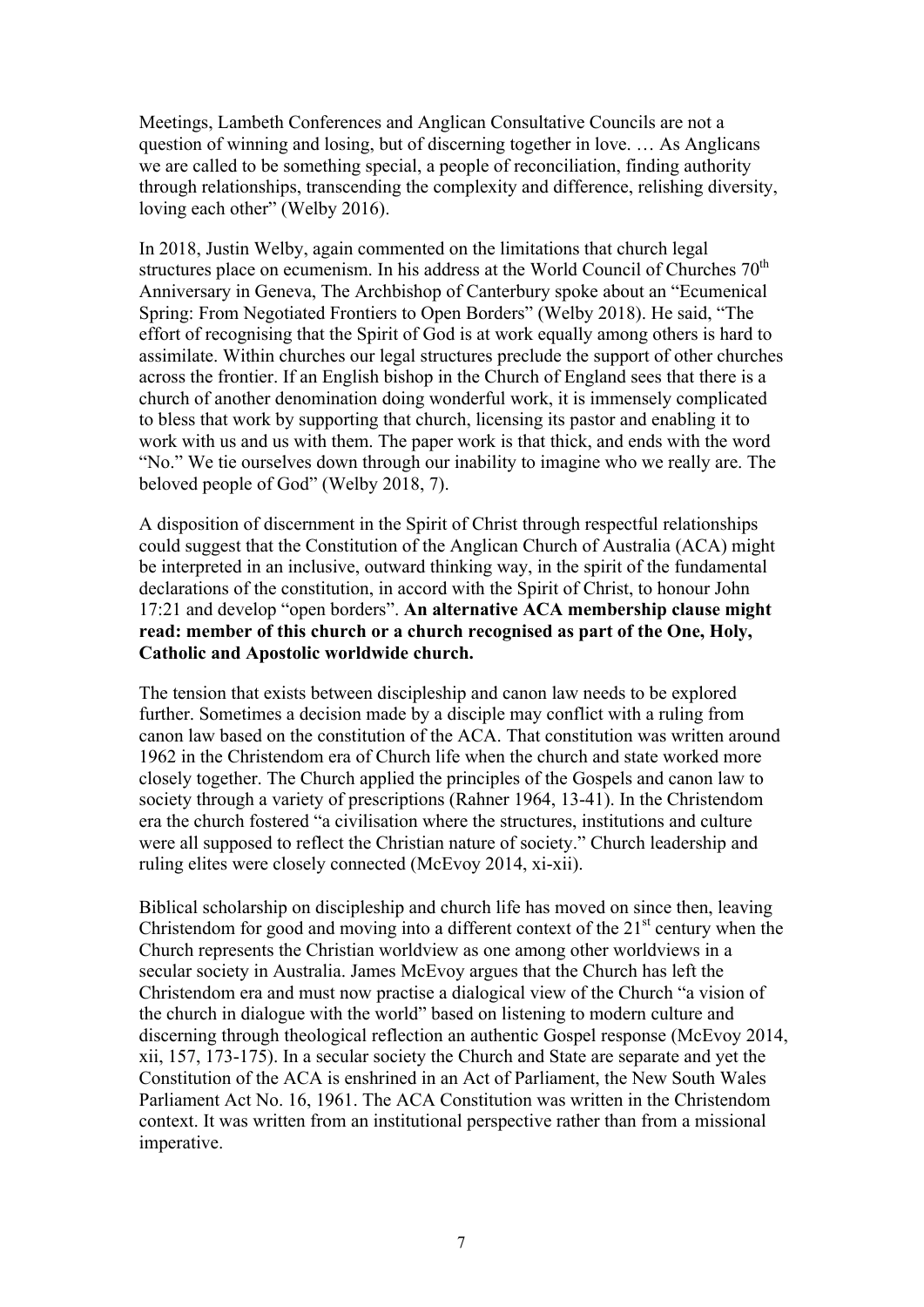The issue of the relationship between canon law and discipleship/mission remains. To what extent does or should canon law influence, determine or shackle decisions made on the basis of discipleship? Or, is canon law part and parcel of discipleship and not considered separate from being a disciple? What happens when canon law and discipleship clash? Clearly the church has to be organized and discipleship has to take into account the organization of the church. However, when some disciples argue for a new attitude and approach, church authorities may be tempted to oppose or extinguish the new way. On the other hand church leaders may have the courage to listen and receive a new spirit (Rahner 1964, 82-83). Maybe that is when the constitution needs to be changed or interpreted according to the spirit of the law rather than the letter of the law. A key principle of Canon Law is that the "Law exists to assist a church in its mission and witness to Jesus Christ" (The Principles of Canon Law 2008, 19). A Canon to alter the ACA Constitution is available to use (Constitution Chapter XI, 65-67). For example, an alteration was made in Rule XXIII under the Admission to Holy Communion Canon 1973. This canon admitted members of the Lutheran Church of Australia to receive Holy Communion in the ACA.

The matter of canonical obedience brings into full view this tension between discipleship and canon law. On consecration a Bishop is required to declare, in accordance with the law of the Church, assent to the Constitution and Canons of this Church and to take the Oath of Canonical Obedience (APBA1995, 800-801).

A Bishop-elect uses these words.

"I do solemnly and sincerely declare my assent to be bound by the Constitution of the Anglican Church of Australia [and the Constitution of the Province of...] and of this diocese and by the canons, statutes, ordinances and rules, however described, from time to time of the synod of this diocese and of the General Synod [and of the Provincial Synod] which have force in this diocese.

I do swear that I will pay due and canonical obedience to DD, and all successors of that bishop in all things lawful and honest. So help me God!" (APBA 1995, 801)

In this discussion about the interface between discipleship and the Constitution of the ACA, it may be the case (and I may be wrong and called a bush lawyer) that Anglican Episcopal and other licensed leaders are constrained in their discipleship (disciples are learners) by the laws, rules of the Constitution of the ACA. On consecration Bishops promise to abide by the constitution. When ordained, priests promise to obey their bishop and other ministers given authority over them, "gladly and willingly following their godly and lawful directions". (APBA 1995, 795) When a discipleship issue like Christian unity is presented as of the "*esse*" of the Church (John 17), Anglican leaders may be limited in their response and not allowed to act unless and until the Constitution is altered. For example, an Anglican Bishop is constrained to re-ordain an ordained minister in the UCA because the ACA is not in full communion with that Church. A minister of the UCA is not considered to be validly ordained according to the ACA.

Even when the ACA Constitution claims that the ACA "will ever obey the commands of Christ" Anglican Episcopal leaders, despite the expectation that disciples follow Jesus Christ, must abide by the rules they promised to keep. Otherwise a bishop may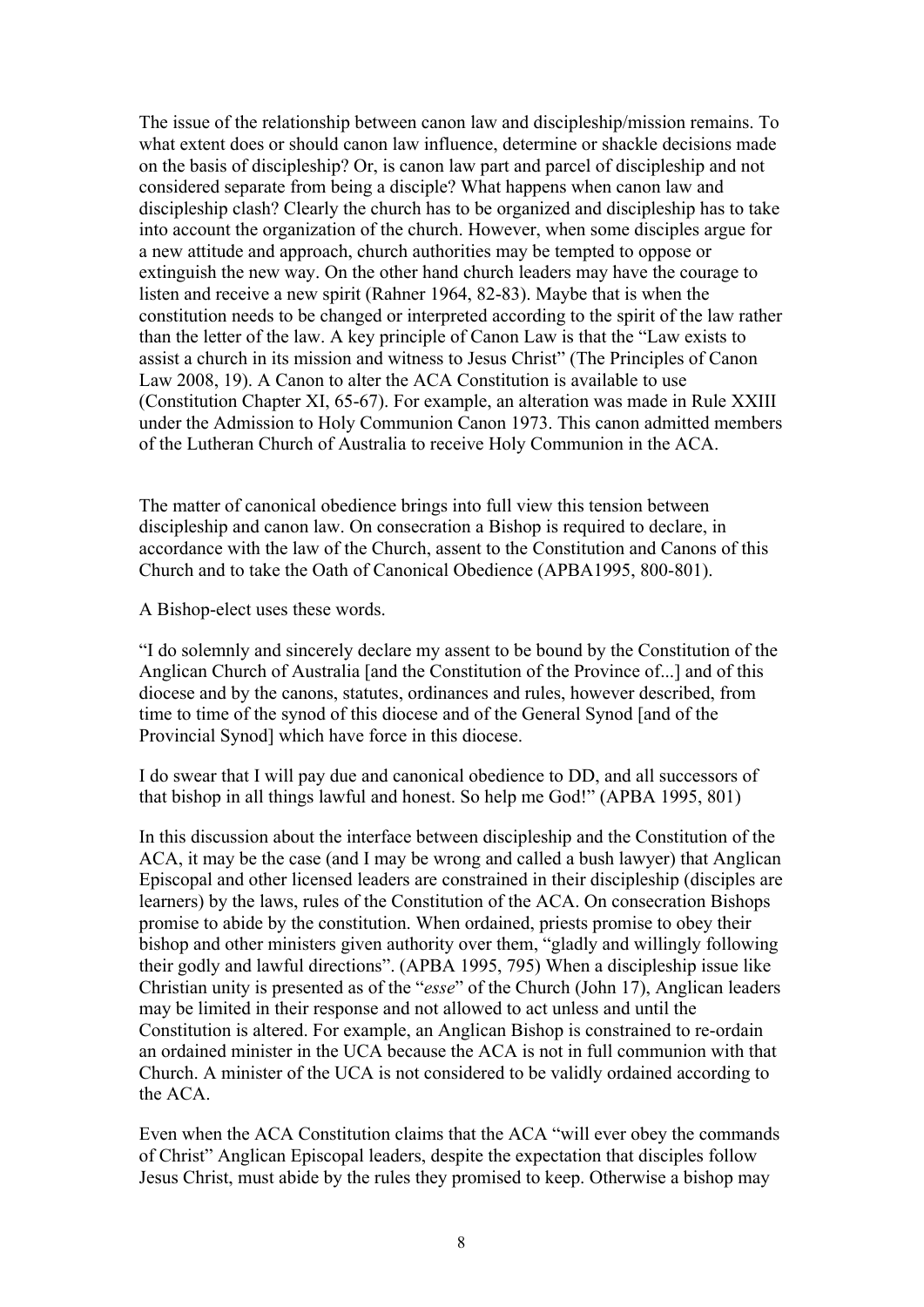be taken to a legal tribunal and his or her ministry threatened or concluded. Are Anglican episcopal disciples placed in a bind and constrained by canon law?

That question requires further exploration. One answer may well be that those in such a bind might be motivated to change or alter the Constitution of the ACA, so as to manage the difficulties involved and be more in tune with the express desire of Jesus Christ, that unity is of the "*esse*" of the Church.

When writing about a new passion for mission, then Bishop, now Archbishop Geoff Smith acknowledged the difficulty involved in working with the ACA Constitution. He recognized that Bishops, like everyone else, "are in a tricky situation", when trying to hold in tension a commitment to the ACA Constitution and the task of mission. He wrote "The exhortation within the service for the Ordination of Bishops makes it clear that a bishop is to promote the mission of the church, but there is also an expectation that a bishop will guard the faith, unity and discipline of the church and adhere to the constitution and canons of the church. Discovering the balance between encouraging and allowing changes that are necessary for the church to engage with the community in a contemporary way, and guarding the necessary practices and disciplines of the church is not easy, but it is vital. It is easy for bishops to be 'blockers', however the role needs to be one of appropriate permission-giving to allow change and development to take place" (Smith 2009, 200-201).

### **The ordained ministry**

The ACA Constitution is a foundational, defining and important document. However, some may consider that it is sometimes interpreted in an exclusive, inward-thinking way; that is, by the letter of the constitution, in accord with the clause: member of this church or a church in communion with this church. A point of difference between the ACA and the UCA arises in the matter of the ordained ministry. In the ACA-UCA documents cited above these statements need to be noted:

"The ordained ministry in both our churches is given by God as an instrument of grace, notwithstanding our different understandings of it. By this ministry, the people of God are called to faith, strengthened to witness to the gospel and empowered to serve in hope and love,"

and "Personal, communal and collegial oversight (episcope) is exercised in both our churches, albeit in different forms, to serve the church's unity and its faithfulness to the gospel."

Also, both Churches have rigorous theological education, ministerial formation and safer ministry regimes in place for those entering the ordained ministry.

The Anglican Church relates with other churches on the basis of the Chicago-Lambeth Quadrilateral of Scripture, Creeds, Sacraments and the Historic Episcopate. Church leaders understand that the ACA is bound by its constitution to "preserve the three orders of bishops, priests and deacons in the sacred ministry," and rightly so. The constitution is a defining document.

The UCA has the ordained ministries of Ministers of the Word and Deacons. The minister of the Word relates primarily to the gathered church. The ministry of deacon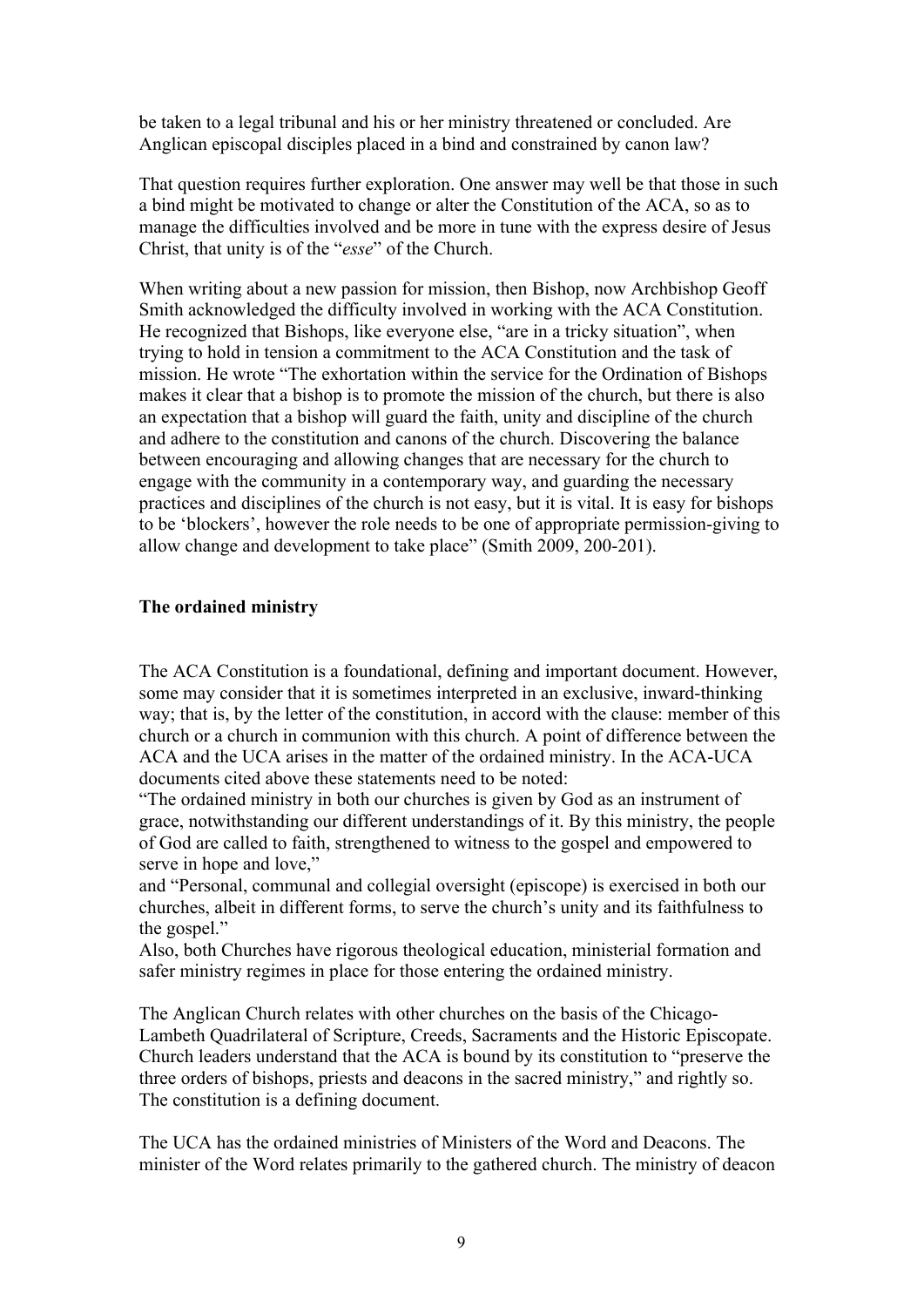relates primarily to a dispersed community of marginalized people. The Presbytery exercises the ministry of 'episcope' corporately in the UCA – a kind of "collective bishop". This is something inherited from Methodism, where the annual Conference exercised the episcopal functions, and from Presbyterianism, where the Presbytery exercised the episcopal functions. UCA decided not to have bishops. Andrew Dutney explains the UCA understanding of episcope as corporate. "Oversight (episcope) has always been important in the organisation of the Christian movement. In Christian history episcope came to carry a sense of supervision from a position of superiority. But the term is better understood as conveying a sense of focussed, directed, sustained attention coupled with responsibility for care; the kind of attention that a shepherd gives to a flock (1 Peter 5:1-4). It doesn't imply status so much as focus. This oversight has both personal and corporate dimensions, but in the government of the church episcope is always corporate" (Dutney 2017, 5-7).

In the UCA the Presbytery is the ordaining body and ordains a person for ministry on behalf of the whole church of God. The electing, appointing and commissioning of lay leaders to the leadership ministry of Moderator or President for a limited period of time happens from time to time in the UCA. The commissioning of a Moderator or President lies within the prerogative of the episcopal role given to a Presbytery or the National Assembly of the UCA.

These matters of difference in relation to the ordained ministries of the UCA and the ACA are well rehearsed in many documents and mentioned in church debates at Anglican General and Diocesan Synods. However, ACA leadership appears to recognise and work with UCA ordained ministers in practical ministry situations like schools, hospitals, inter-church councils, aged care, universities, local ministry fellowships, ecumenical seminars and workshops, co-operating parishes and Councils of Churches, for example. But officially, according to an interpretation of the constitution, ACA is not in communion with UCA and ACA leadership does not formally accept UCA ordination.

Co-operating parishes exist in a number of places: for example, in the Anglican Diocese of Canberra and Goulburn; the Anglican Diocese of Gippsland in Victoria (Churchill and Cann River): the Anglican Diocese of Willochra, South Australia (the covenant relationship between Anglican, Lutheran and Uniting Church in Wudinna, Streaky Bay and Ceduna). From 1974-1977 I worked in an ecumenical team ministry within the Co-operating Churches of Weston Creek in Canberra; under a covenant agreement.

In some of the debates about the differences between the ACA and the UCA, Scott Cowdell and Andrew McGowan, two Anglican theologians, pointed out the particular issues that divide. In relation to episcope a distinction was made between personal and corporate episcope. In relation to the ordained ministry, distinctions were made between Catholic and Protestant understandings of the term priest or presbyter. The validity of the Eucharist in the UCA was questioned. However, these two Anglican theologians also recognised that both churches practised episcope, ordained ministers and administered the eucharist/holy communion; very real agreement existed between ACA and UCA (Cowdell and McGowan 2010, 1-2).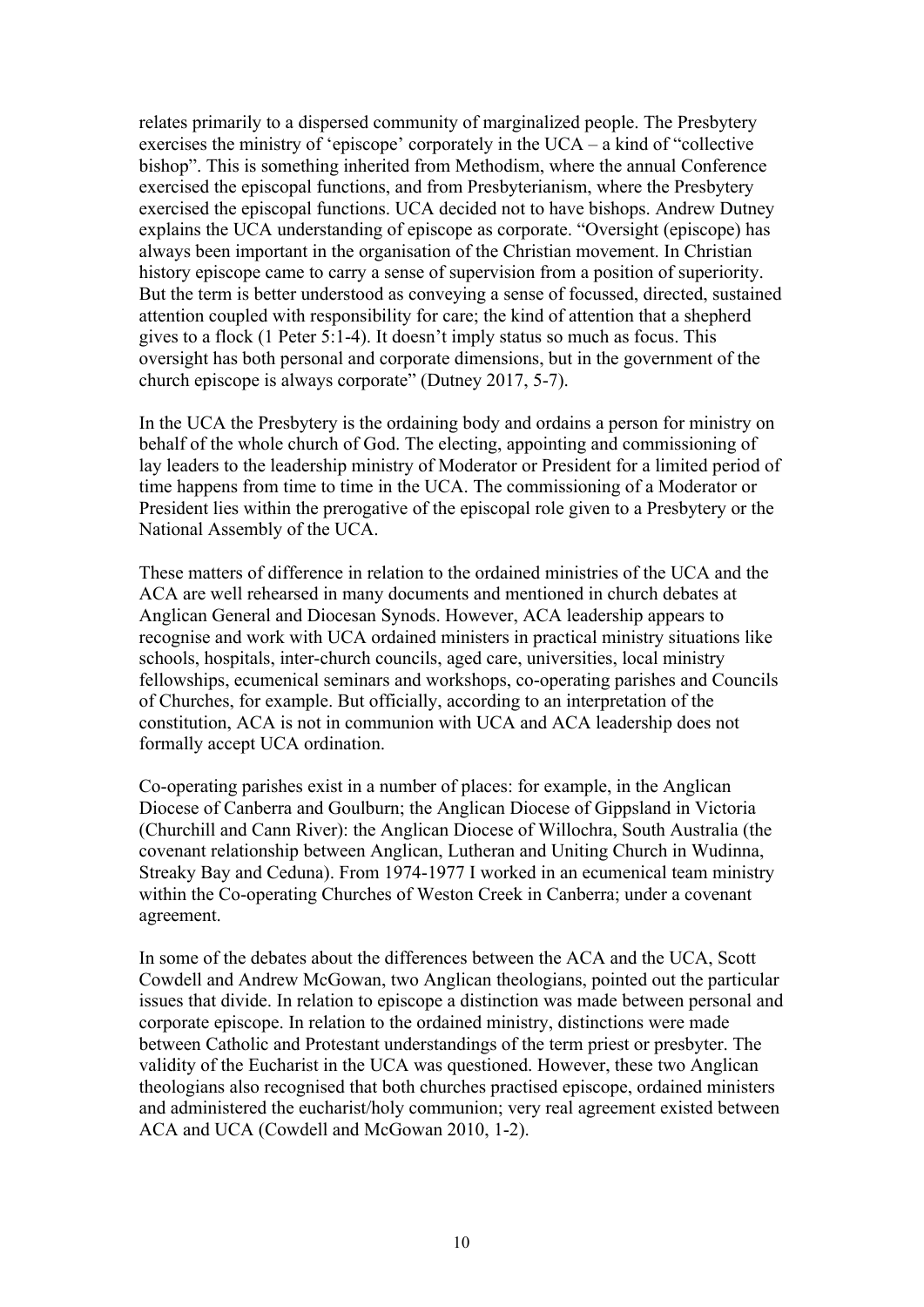Similar differences coexist in the Anglican Church, which combines the Catholic and Reformed Church traditions. These traditions in the 23 Dioceses of the Anglican Church of Australia sometimes coexist with ease and sometimes with difficulty, yet the various parts of the Anglican Church remain in full communion. Co-operation and co-existence could likewise exist between the different traditions of the UCA and ACA and the two churches could establish full communion across those differences. Christ does not discriminate across the Catholic or Reformed traditions. Christ it seems, does not discriminate across denominational boundaries either. From this perspective, full communion, based on deep understanding and respectful conversation is achievable in and through Jesus Christ who "is all and in all" (Balabanski 2017). Full communion does not require sameness or uniformity in every detail, especially as the commonalities between the UCA and ACA are so strong (see the excerpts from "Weaving a New Cloth" at page 4 above). Each church has its charism or gift as a part of the 'body of Christ' world-wide. Christ is head of that body, the church (Col 1:18; Eph 4: 15-16).

A reader of the letter to the Colossians (written c. 62 CE) is informed that holding to Christ is the central attribute for discipleship. Disciples and congregations are formed in Christ and transformed through Christ. Knowing and following Christ is primary. All else is secondary. Some things may need to be discontinued (Col 2:6-10; 2: 20- 22). Fidelity to Christ is essential for the Church (Col 3:11). Christ is 'head' of the church (Col 1: 18; 2:19). There is a new life in Christ. The virtues of those who belong to Christ are to be lived (Col 3: 11-17). Christian identity is Christ-centred. Christ is the highest common denominator (SACC 2018).

The priority issue is now one of acceptance and trust, the one of the other in Christ. In church history a distinction is made between the '*esse*' of the church and the '*bene esse*' of the church; the 'essential' as distinct from 'the good but not essential.' Good order is required in the church. But is the good order of the ordained ministry of the '*esse*' of the church? Scripture and the Creeds are essential. Many churches worldwide indicate that the position of bishop is of the '*esse*' of the church; Roman Catholic, Orthodox, Anglican, Lutheran.

With integrity UCA decided the form ordained ministry and the form 'episcope' would take within its own tradition. UCA has 'episcope', albeit in a different form to the ACA. ACA expresses 'episcope' through the role of a 'bishop' and does not formally recognise ministers ordained within the Uniting Church. "The Uniting Church also has processes to recognise and receive ministers ordained by other denominations to serve within the UCA. This has been an important expression of the unity of the church across denominational and cultural barriers and a valuable form of partnership between denominations - especially in Asia and the Pacific" (Dutney 2008, 23).

This issue of the ordained ministry is the one matter that has stopped and still stops the Anglican Church in Australia being in communion with the Uniting Church in Australia. Can a case be made that the form of ordained ministry is a '*bene esse*' issue rather than an '*esse*' issue? Could Anglicans in Australia so respect the integrity of the ordering of ministry in the UCA as to put it aside as a hindrance to being in communion with that church? Under the principle of unity-in-diversity, in recognition of the many essential commonalities mentioned in "Weaving a New Cloth" on page 4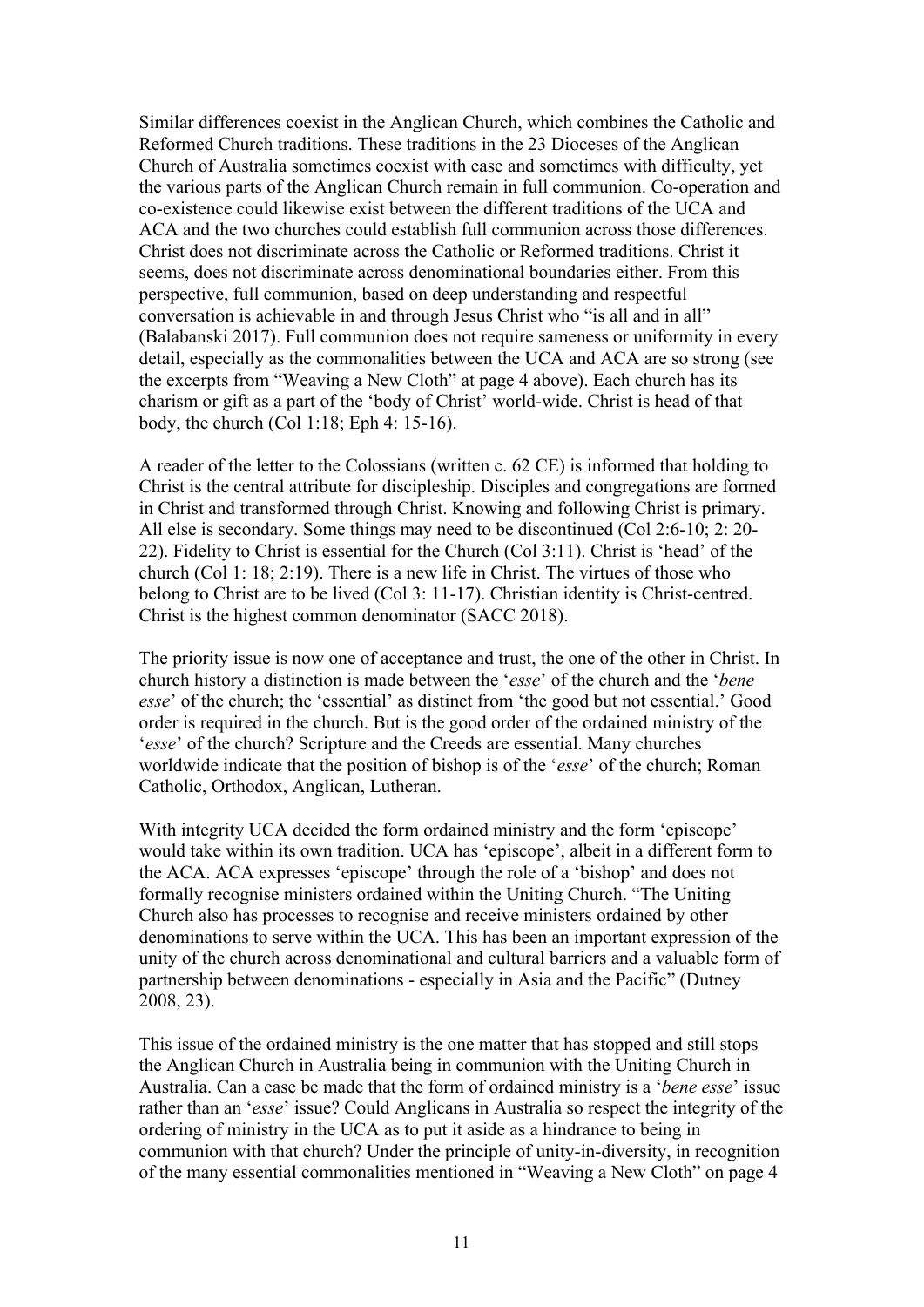above, and through discernment in the Spirit, ACA can decide to walk together with UCA rather than apart, despite some differences about the ordained ministry, walk together "as a deep expression of our unity in the body of Christ" (Welby 2016). Speaking in the manner of Archbishop Welby, disciples in the ACA might decide to make a decision on this issue through spiritual discernment in relationship rather than through appeal to canons and procedures. Olav Tveit wrote that the work of the Holy Spirit maintains catholicity. Catholicity means "No person or institution is absolutely right in any spiritual issue due to its own ministry or position" (Tveit 2016, 321).

The Rev'd. Dr Denis Edwards of the Catholic Archdiocese of Adelaide has suggested the following criteria for receiving into one's own church the institutional gift of the Spirit, of charism, that we see exemplified in another church.

- 1. It can be recognized by the receiving church as an authentic expression of biblical and apostolic faith.
- 2. The proposed institutional charism leads to Christ, and to authentic discipleship.
- 3. It is not opposed to the deepest self-understanding of the receiving church.
- 4. It can be seen as an organic development of the faith of the receiving church.
- 5. It brings to the receiving church a renewed energy and life.
- 6. It is accompanied by the fruits of the Spirit "love, joy, peace, patience, kindness, generosity, faithfulness, gentleness and self-control" Gal 5:22 ( SACC 2014, 2).

No 3. above may be of some concern to some Anglicans and raise the issue of bishops and the ordained ministry. We need however to recognise that the statement from the ACA/UCA dialogues is significant. "Personal, communal and collegial oversight (episcope) is exercised in both our churches, albeit in different forms, to serve the church's unity and its faithfulness to the gospel."

# **Summary**

- The interface between discipleship and canon law has been exposed and explored.
- Discipleship and canon law are meant to co-exist easily rather than with difficulty.
- Currently, for the ACA leadership, canon law seems to be of primary importance when decisions are made about the ACA's relationship with the UCA.
- Followers of Jesus Christ are called to focus on discipleship and obey the commands of Christ.
- Canon Law derives from that commitment.
- The Archbishop of Canterbury, Justin Welby, is providing leadership in seeking to focus on walking together in the name of Christ rather than apart because of differences that exist within the People of God.
- Such a 'walking together rather than apart' applies to the issue of the ACA decisions about the UCA ordained ministry.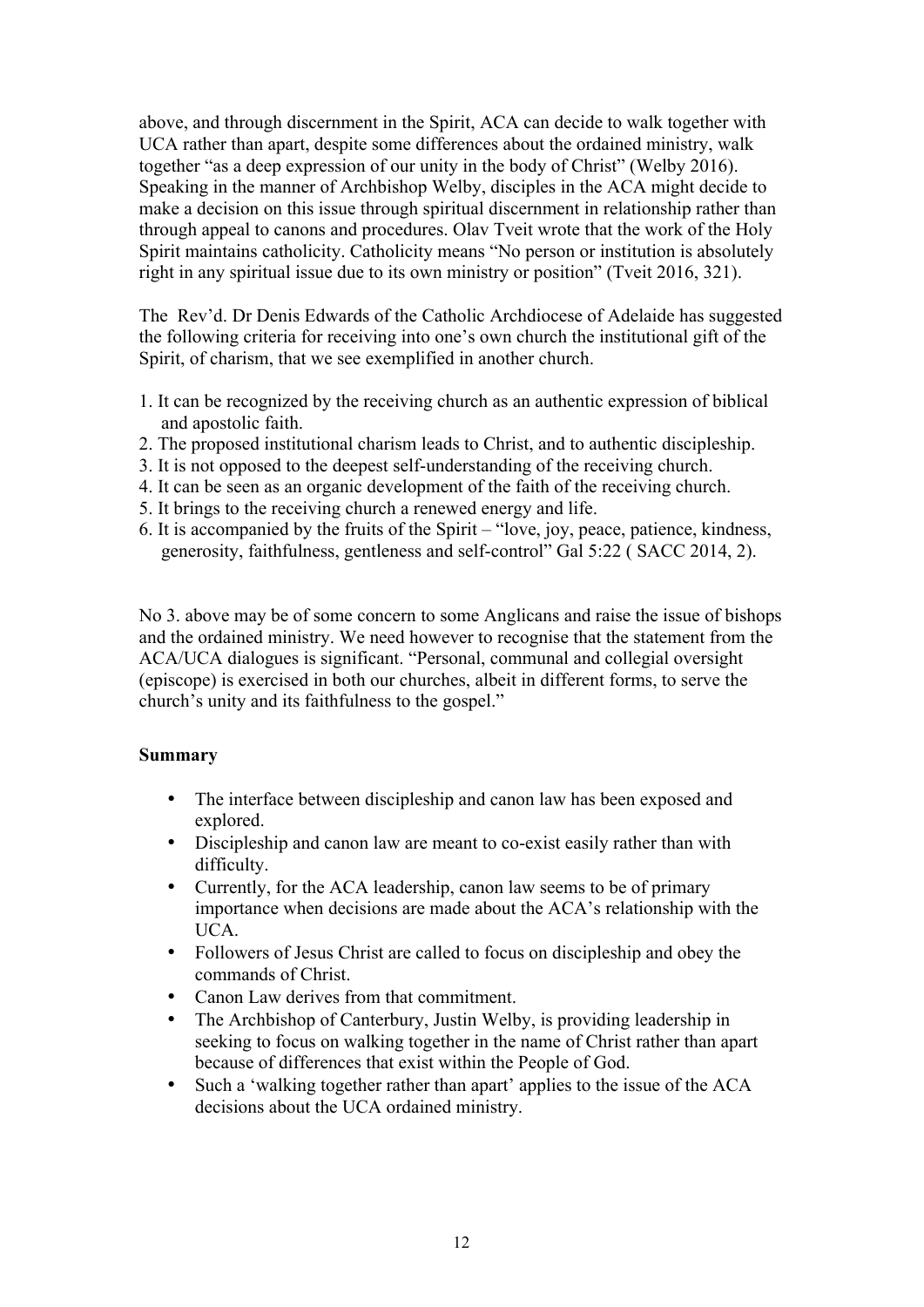# **DISCUSSION POINTS SUPPORTING THE ARGUMENT**

### **Bible study**

1. Bible Study on John 17:20-21 by The Rev Dr Vicky Balabanski, biblical scholar and Minister of the Word in the UCA (Balabanski 2013)

In her published essay on the biblical passage Chapter 17:20-21, from the Gospel according to John, Vicky Balabanski acknowledged the impact that this great Johannine prayer of Jesus had on the decisions of 20th century Christian councils "as it gave inspiration to the ecumenical movement and church unions in many parts of the world." Balabanski referred to the formation of the Church of South India and mentioned the Uniting Church in Australia as examples of church unions.

During the essay she reaffirmed that these verses reflected the actual concerns and actions of Jesus, corroborated historical evidence from the synoptic tradition for the portrayal of oneness in the relationship between Jesus and God, and legitimized the theme of unity proclaimed in this Gospel according to John.

Balabanski stated "We have examined John 17:20-21 carefully and critically for resonance with the historical Jesus' actual concerns and actions ... and conclude that the  $20<sup>th</sup>$  century impulse to take them as an inspiration to unity has not been misguided."

The Church of South India (CSI), inaugurated 27/9/1947, was a union of episcopal and non-episcopal churches and called "the great adventure in obedience" by Lesslie Newbigin."The idea of the union of churches in South India was championed by early 20<sup>th</sup> century missionaries who found themselves working in one mission field, but in a state of competition with each other." "The CSI *Basis of Union* claims the prayer John 17:21 as a mandate for union and as naming what is the essential purpose and nature of the Church" (Balabanski 2013, 646-649).

The essay concluded "I have argued that a plausible case can be made that John 17:20-21 has Jesuanic resonance and refracts certain aspects of the historical Jesus' actual concerns and actions. What the account of the CSI union shows is that these verses have served as an inspiration to unity, when historical and political circumstances have emboldened Christians to make them their own. Where the Church consciously acts on these words as the Body of Christ, prompted by the Spirit, it *makes* these words the words of Christ" (Balabanski 2013, 649).

John 17:20-21 NRSV. Jesus prayed for His Disciples then and now.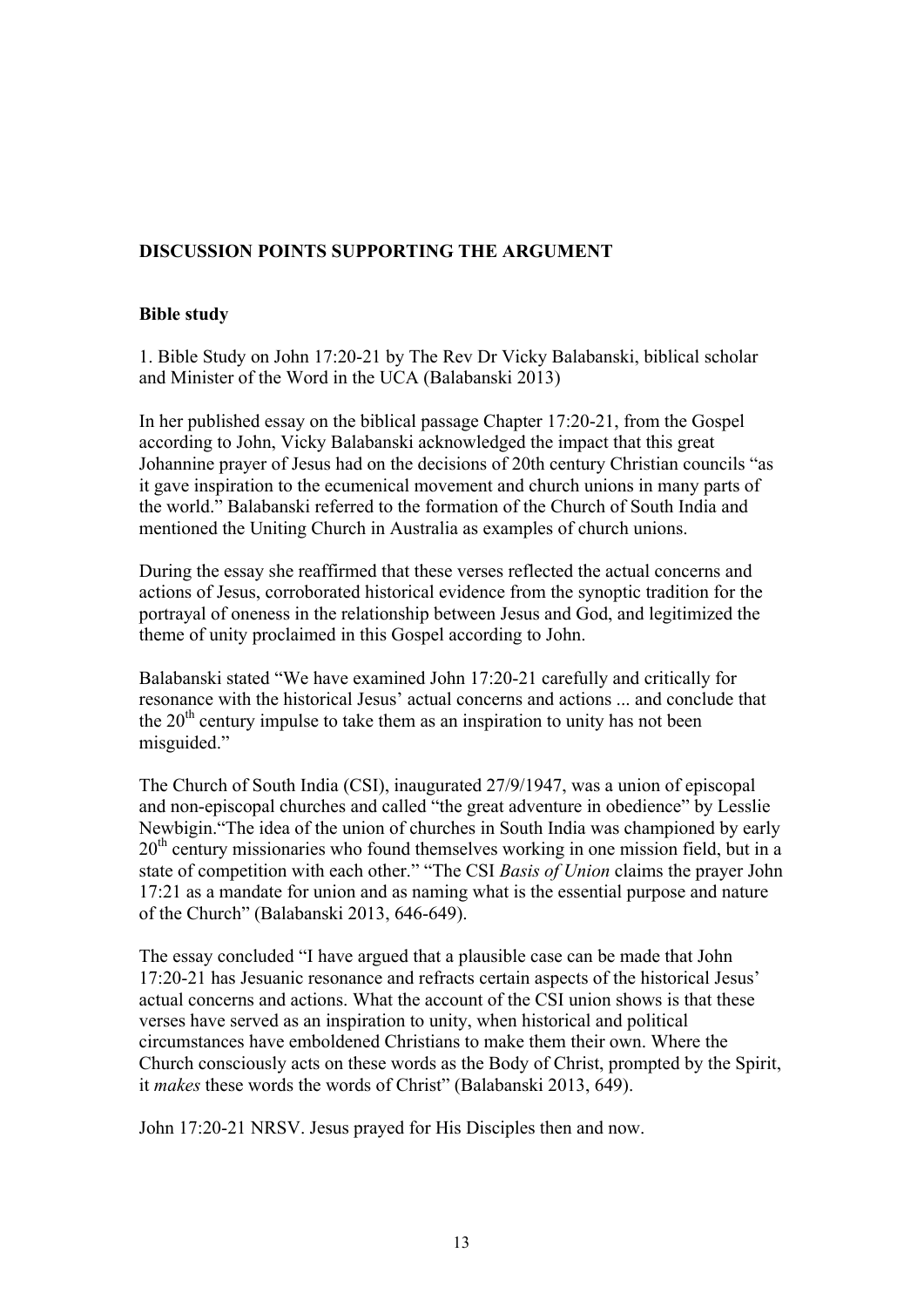"I ask not only on behalf of these, but also on behalf of those who will believe in me through their word, that they may all be one. As you, Father, are in me and I in you, may they also be one in us, so that the world may believe that you have sent me."

## 2. Bible Study by William Temple

In his seminal work (1939) on the Gospel according to St John, a former Archbishop of Canterbury, William Temple, when writing on Chapter 17, commented that just as God glorifies and honours the Son and the Son glorifies and honours God, so, as disciples we glorify and honour God in so far as we are one; and we do not honour God in Christ, "in so far as we are not one, we are not yet in Him" (Temple 1961, 295). Temple also wrote "But till the disciples are perfected into one the world cannot be penetrated by the Gospel" (Temple 302). If the original small group of disciples were not united Jesus' cause would have been lost. "Division at that stage would have been fatal; it has been sufficiently disastrous coming later, as it did" (Temple 1961, 304). "The unity of the Church is something much more than unity of ecclesiastical structure, though it cannot be complete without this. It is the love of God in Christ possessing the hearts of men (and women) so as to unite them in itself … The unity which the Lord prays that his disciples may enjoy is that which is eternally characteristic of the Tri-une God" (Temple 1961, 305).

Temple commented, "The prayer is that *they may be in us*. If we are in the Father and the Son, we certainly shall be one, and our unity will increase our effective influence in the world …When all believers are truly 'in Christ', then their witness will have its destined effect that the world may believe that God sent Jesus the Christ … It is the manifestation of God's love toward us in our mutual love which shall at last convert the world" (Temple1961, 312-313).

In summary, Christ's mission is hindered, limited and endangered if the church is not united. Mission and unity are the two sides of a single coin! As Temple described "our little experience of unity and fellowship" in our inter-church friendships, activities and conferences, as "beautiful" as these are in comparison to the tensions and protocols, which separate us, appear "poor and petty" in the light of the Lord's longing (Temple 1961, 305). A clear message emerges: modify and reform our church structures and protocols where necessary to express our unity, so to glorify and honour God in Christ.

Seventy-nine years on from Temple, in 2018, the current Archbishop of Canterbury, Justin Welby also pointed out that our habits of division in the churches put people off Christianity. Even with an appeal to the life, work and message of Jesus Christ, those outside the churches think that the Gospel divides Christians and is the cause of division even if that gospel is based on love rather than the law! Welby wrote "The problem with our divisions, to put it in simplest terms, is that they say to the world that Christ is divided (Welby 2018, 5)." We divert attention away from Jesus Christ and point to ourselves in disunity. Welby argued that it is time for "ecumenism of action theologically underpinned" (Welby 2018).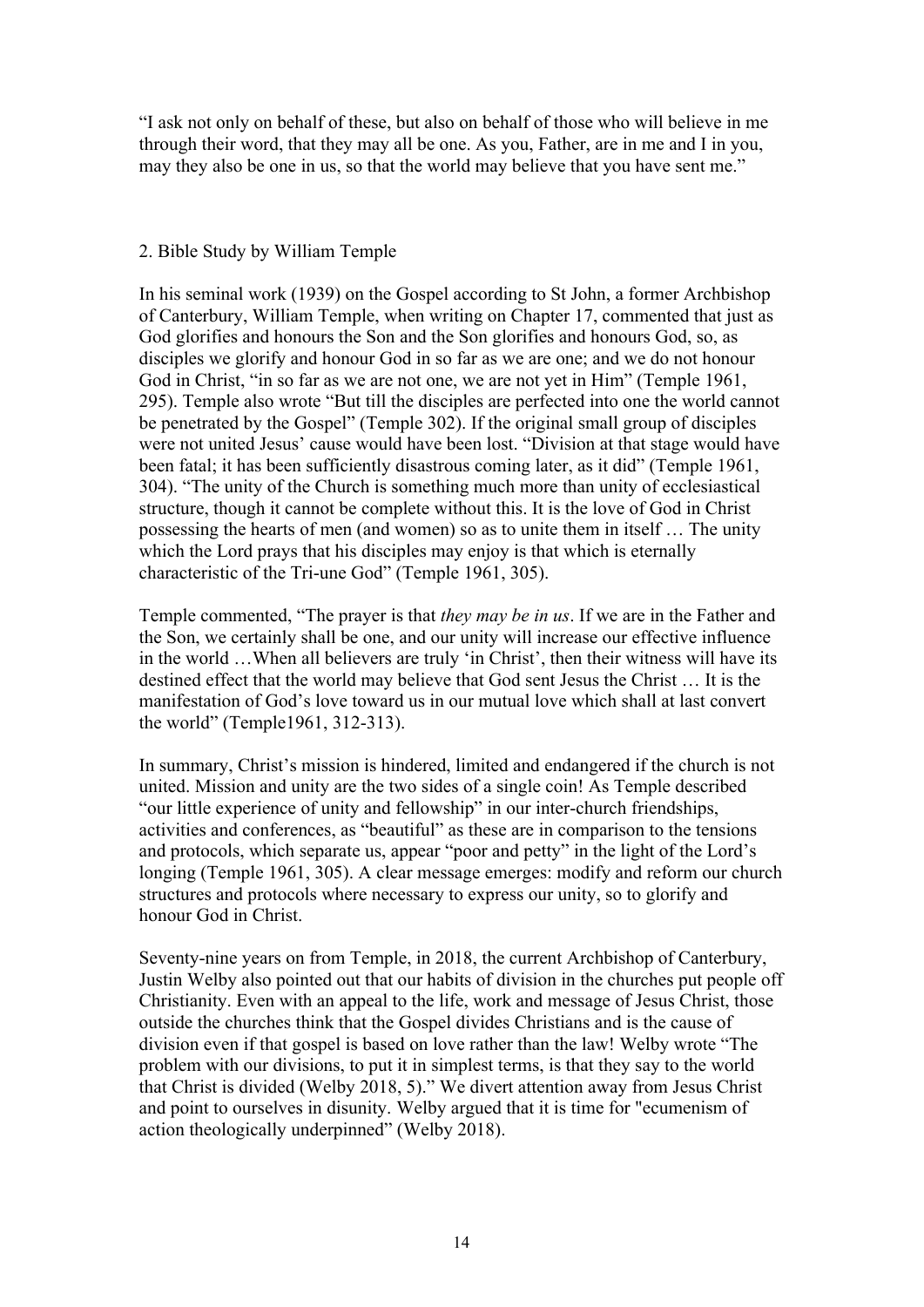## **Reflection on Family Likeness**

Simon Barrington-Ward, later to become the Bishop of Coventry in England, led the British Church Missionary Society (CMS) from 1975-1985. In his travels across the world as an Anglican missionary leader he identified what he called a "family likeness" (Barrington Ward 1988, 61). By "family likeness" he meant the surprise of "those startling moments of recognition" in many places and cultures of "the same immediately familiar '*relatio*', the interrelation of heaven and earth, the divine and human, the authentic reflection of the glory of God in Christ, in a human face, 'Christ in ten thousand places'." The many personal accounts he gave of such experiences all witnessed to "an amazingly similar process of growth into Christ today." The groups and communities he described "knew more than any of us the secret of the gospel" (Barrington-Ward 1988, 43). Barrington-Ward's book *Love Will Out* provides examples of his experience of the gift of sheer grace, when the Spirit flowed and we learnt to live by grace. This way of spontaneous communication "speaks in the one universal language of a genuinely humane, disinterested and humble love, which transcends all barriers, and attracts all creatures (Barrington-Ward 1988, 38). It was "The Christ-like face of those living the gospel in community that transformed Barrington-Ward's faith" (Lord 2017, 2).

Two accounts of the experience of "family likeness" across Christian communities are now described. These two 2017 accounts are examples of the "family likeness" from South Australian churches as they experienced and witnessed the Christ-like face of those living the Gospel in community.

The South Australian Council of Churches 70th Birthday Celebration with the Theme: "An Exchange of Gifts on the Journey towards Unity" was held on Saturday 29 April 2017, 10am-3.30pm, over 100 people participating. SACC had invited the communities of four city churches – Pilgrim (Uniting), St Francis Xavier (Roman Catholic), St Mary Magdalene's (Anglican) and St Stephen's (Lutheran) – to host a pilgrimage to enable the General Council and people from across the churches to gather and celebrate these seventy years. This Pilgrimage experience of walking, conversing, eating and worshipping together was impressive, positive and inspirationally grounded in the Presence of Christ evident amongst the participants and in the four Church communities visited.

Stephan Clark gave this account of his ecumenical joy in experiencing the Coptic Liturgy on 22/7/17. He was writing to members of the Adelaide Diocesan Anglican Ecumenical Network. "Members may be pleased to know that the wonderful Adelaide Coptic Community gave a great Ecumenical gift to the Anglican Church on St Mary Magdalene's Day (22nd July). They filled our church from 8 a.m. For four hours. With great singing...the Psalms in Coptic/Arabic...many deacons present ...but more importantly kids and families. Fr Philippos invited me to administer the precious chalice …I was deeply moved…

There is an interesting ecumenical mystery here….ecumenism is being borne in the Eastern Churches. Particularly our lovely sisters and brothers. I would want to say seldom have I experienced such wonderful Spirit-filled worship … and our parishioners who shared felt the same.

Our beloved God bends us in glorious ways, to challenge our narrow spiritualties."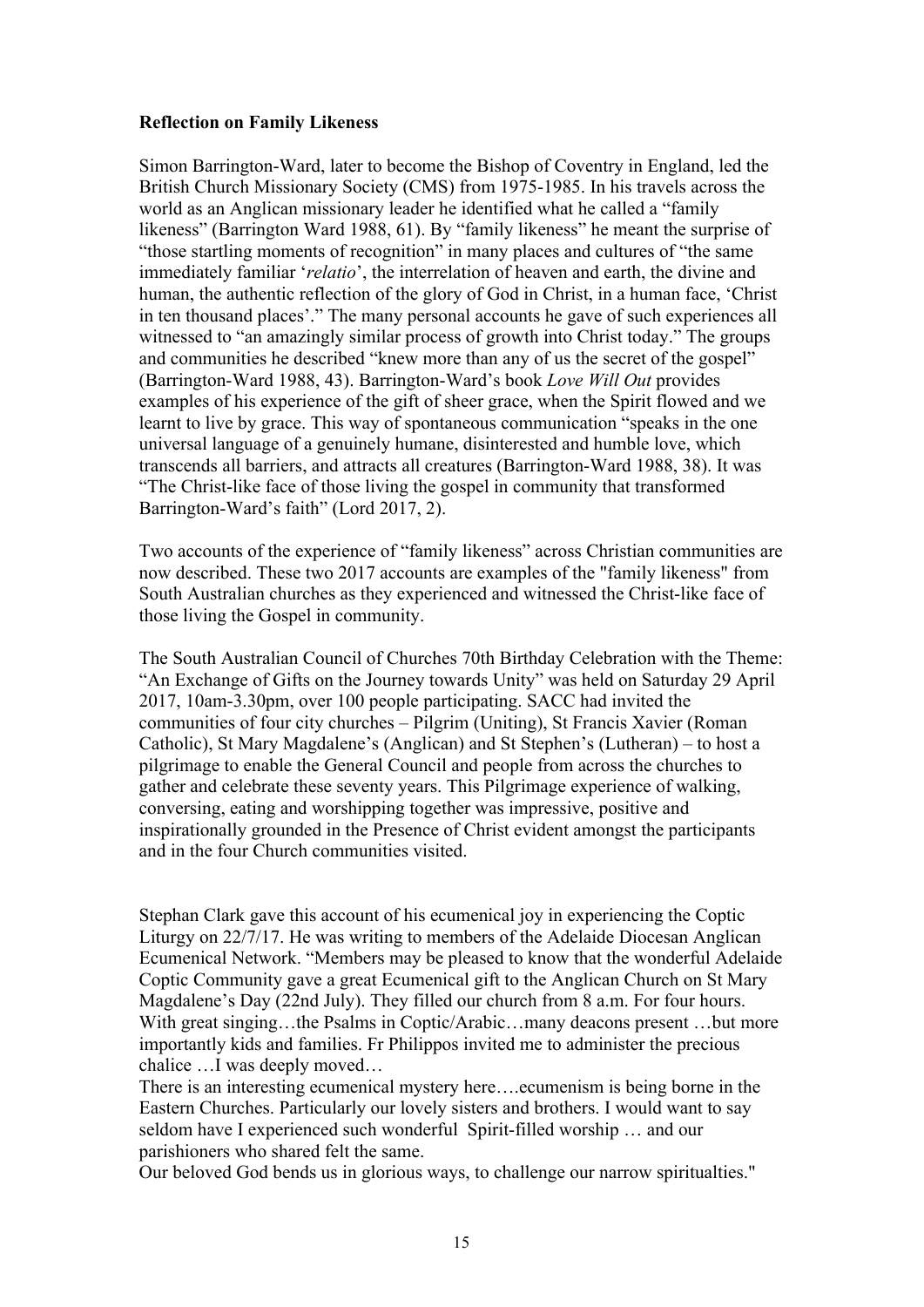This family likeness recognised across Christian communities reveals evidence of our unity in Christ within the Church the "body of Christ".

Membership of the "body of Christ" brings mutual recognition, one member church in communion with the other; a mutual accountability between churches as defined by Tveit:

 Mutual accountability comprehends reliability, faithfulness, trustfulness solidarity, openness, ability to give and take constructive critique and receptivity. These elements are interrelated and to some extent integrated (Tveit 2016, 333).

#### **Ordinary ecumenical learning**

In the manner of Jeff Astley I refer to "ordinary ecumenical learning." Astley defined "ordinary theology" as "the theological beliefs and processes of believing that find expression in the (reflective) God-talk of those believers who have received no scholarly theological education" (Astley, 2002, 1; Astley and Francis 2013, 1). Helen Savage reported her empirical research about "Ordinary Learning" based on a receptive ecumenism survey of adult learning and formation in north-east England between 2009 and 2011, sponsored from Durham University (Astley and Francis 2013,199-208). Ordinary theologians from a variety of denominational groups were the participants in this empirical study on ordinary learning in an ecumenical context. Savage's research findings "found that, in the context of church learning groups, ordinary learning is founded on conversation and the quality of relationships" (Astley and Francis 2013, 210).

The study of ordinary learning in a local ecumenical context prompted me to use the term "ordinary ecumenical learning." Perhaps the time is ripe for an empirical study on ordinary ecumenical learning in an Australia inter-church context. If such studies already exist they need to be referenced and explored.

Over the years many Anglicans have spoken or written about their "family likeness" experiences through events in, amongst and across the various Christian traditions and churches. The Barrington-Ward and SACC examples cited above are only two of many case studies.

The time may have come to not only tell others about the joy of those individual ecumenical experiences, but to also bring together and compile those multiple individually reported experiences into a body of evidence, and then to reflect theologically and collectively on its meaning and implications.What might such communal and collective learning of ordinary disciples imply about the formal relations between churches, for example, the formal relations between the ACA and the UCA? What would such communal learning imply about the way that the nature of those inter-church relations are decided by an appeal mainly to governance regulations in the constitution of the ACA? The body of evidence from ordinary ecumenical learners about family likeness encounters may (or may not) suggest different decision-making outcomes for inter-church relations. A research study based on this body of evidence about ordinary ecumenical learning might be revelatory!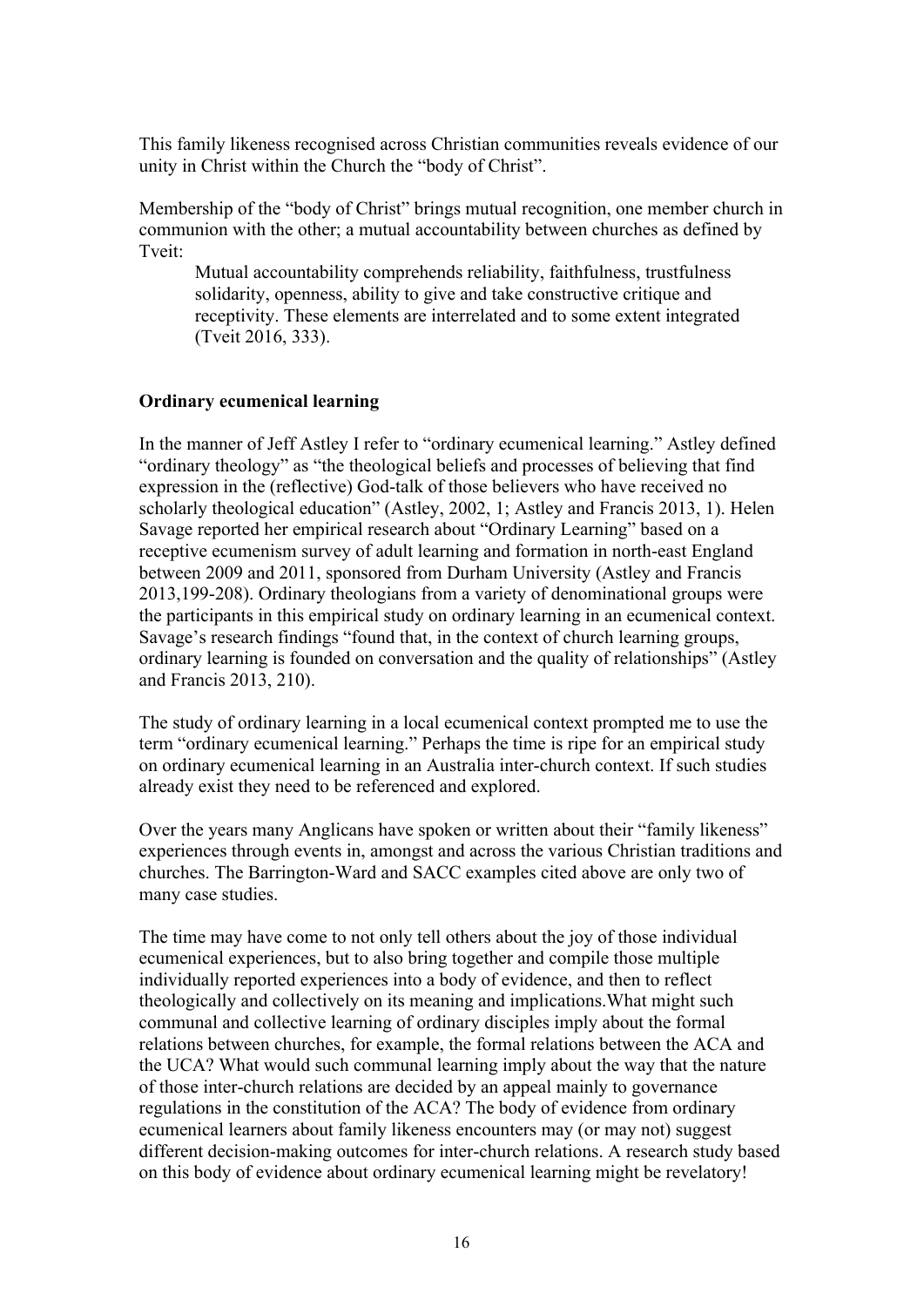### **Receptive Ecumenism**

Those involved in the Receptive Ecumenism movement recognise the gifts, which one church tradition can learn and receive, with integrity, from other Christian traditions (SACC 2014, 1). The question proposed by receptive ecumenism leadership introduces the possibility of a different context and culture of learning for inter-church conversations. All the various Christian traditions are part of the "body of Christ," to be respected and acknowledged as Christian learning communities walking together and learning from God in Christ through the Spirit.

The question is *What can we – and what do we need to – learn and receive, with integrity, from the other Christian traditions?* The question invites those who seek to answer it to be accepting of and learn from other Christian traditions rather than being closed and closely defining of their own Christian tradition to the exclusion of the other; to listen and be open to difference and diversity rather than assume that the correctness and teaching of our own Christian tradition provides the definitive and uniform answer for the Church of God in Christ; to participate in knowledge learning with others rather than mainly transmitting knowledge to others; to recognise that in faith learning, process is as important as content, that the Church, the "body of Christ" is a learning community as well as a teaching community; to act on research, which shows that a Receptive Ecumenism approach together with learning community strategies leads to deeper ecumenical learning outcomes in church and inter-church activities; to acknowledge the hurt felt by other disciples caught up in the stress of the church's divisions.

Paul Murray states that Receptive Ecumenism provides an appropriate organising principle for contemporary ecumenism. "This is the principle that considerable further progress is indeed possible, but only if each of the traditions, both singly and jointly, make a clear, programmatic shift from prioritising the question "What do our various others first need to learn from us?" to asking instead, "What is that we need to learn and can learn, or receive, with integrity from our others?" (Murray 2014, 91).

In this paper I encourage the ACA to make that *programmatic shift,* to be open to learn even more about UCA in Christ, and recognise that in Christ ACA and UCA are in communion. From that recognition of communion ACA leadership may then alter ACA protocols to acknowledge, respect and receive as gift the ordering of the ordained ministry of another church, namely the UCA; thus "making the Communion of God more visible" (Carnley 2017).

As disciples walking together into unity, "Be completely humble and gentle; be patient, bearing with one another in love. Make every effort to keep the unity of the Spirit through the bond of peace. There is one body and one Spirit, just as you were called to one hope when you were called; one Lord, one faith, one baptism; one God and Father of all, who is over all and through all and in all" (Ephesians 4:2- 6).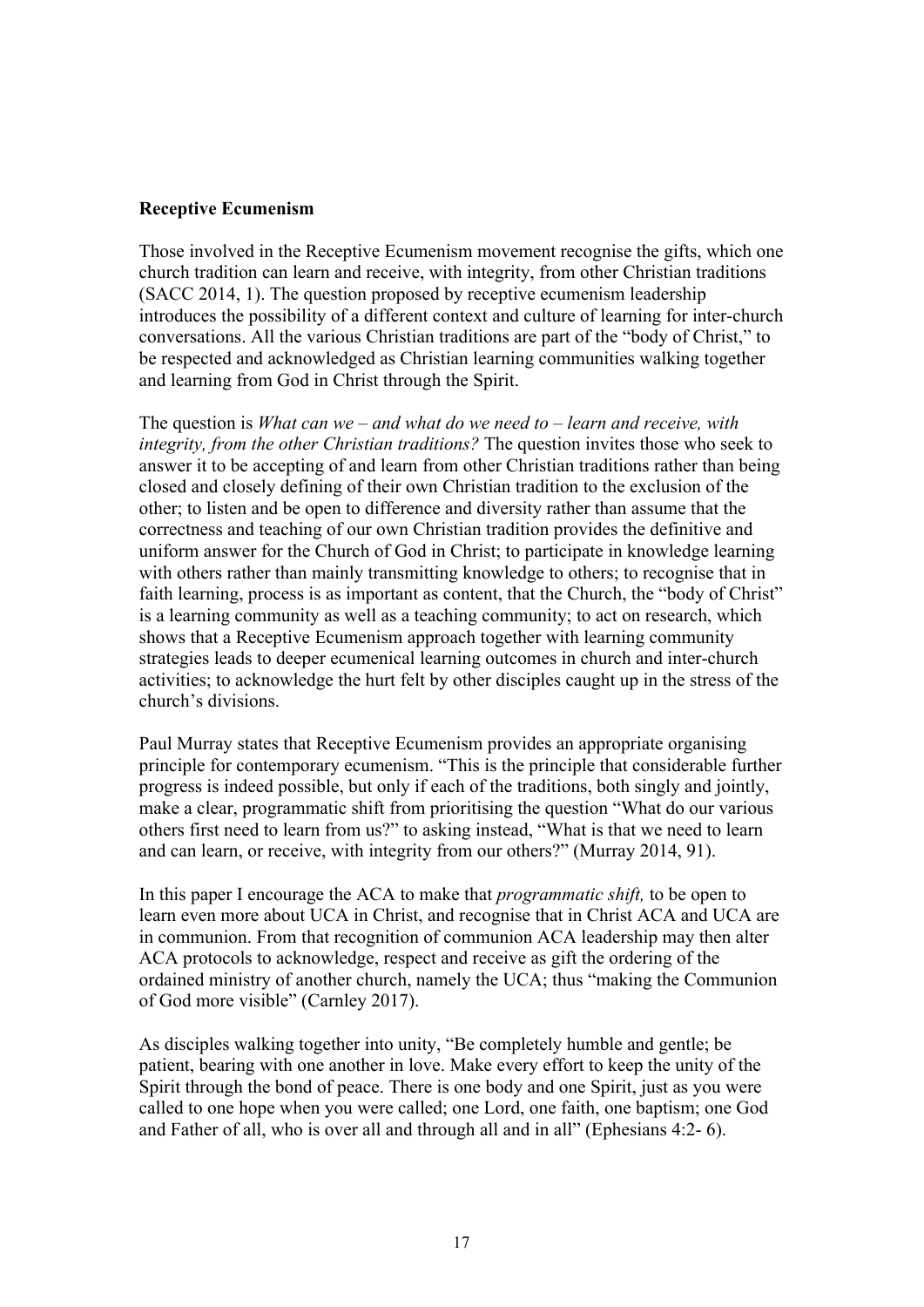### **Mission-shaped Church**

The underlying purpose of the church is missional. The church is to be Mission-Shaped; an active participant in God's mission, the '*missio dei*' (Nichols 2006, 1); the mission of the Triune God; a "sending Triune God" (Gelder and Zscheile 2011, 25-7).

As disciples we participate in God's mission activity in and through Jesus Christ. God's nature is missionary, sending, participating and guiding the church in the world, relating to the Kingdom or realm of God. The church is an instrument of that mission. That mission is the '*esse*' or the essential of the church's life. The church has the task in mission of "finding out where the Holy Spirit is at work and joining in" (Kim 2009, 1).

The task is to be "God and world focused" rather than only "church and task focused," wrote Rosemary Dewerse. In the same article Dewerse mentioned a common saying about mission: "[i]t's not that the church of God has a mission but that the God of mission has a church" (Dewerse 2012-2013, 12-13). That church is a missional church initiated and guided by God's mission in Jesus the Christ.

This missional understanding of the church is being articulated through an intentional missional theology (Gelder and Zscheile 2011, 3-4). That teaching is put into practice by the church in society, creating environments for disciples to join with God's activity in local faith community contexts, across many church traditions and congregations, within traditional as well as new or fresh expressions of church.

As many more Anglican church leaders and communities recognise that they have a common mission under '*missio De*i' and teach missional theology, as other Christian churches do, the Anglican church may move even more towards expressing unity in Christ in practical and hospitable protocol arrangements with other Christian denominations and communities, including the UCA. This focus on the '*missio Dei*' may create missional ecumenical activity and bring unity to the church as Christ prayed in John17. In other words, the recognised, articulated and practised common mission of all Christian communities will prompt and promote the ecumenical question.

An Anglican-Lutheran Dialogue Group statement on "Perspectives on Mission" made this statement about mission and the goal of ecumenical relationships.

Full unity and communion is not the ecumenical goal in and of itself. It is a spiritual reality already established in Christ. Our mandate by God's grace, is to most effectively participate in the mission of God, and *koinonia* in mission serves that end as a sign, foretaste and instrument of that mission, the full realisation of the kingdom of God (Anglican-Lutheran Dialogue 2018, 5).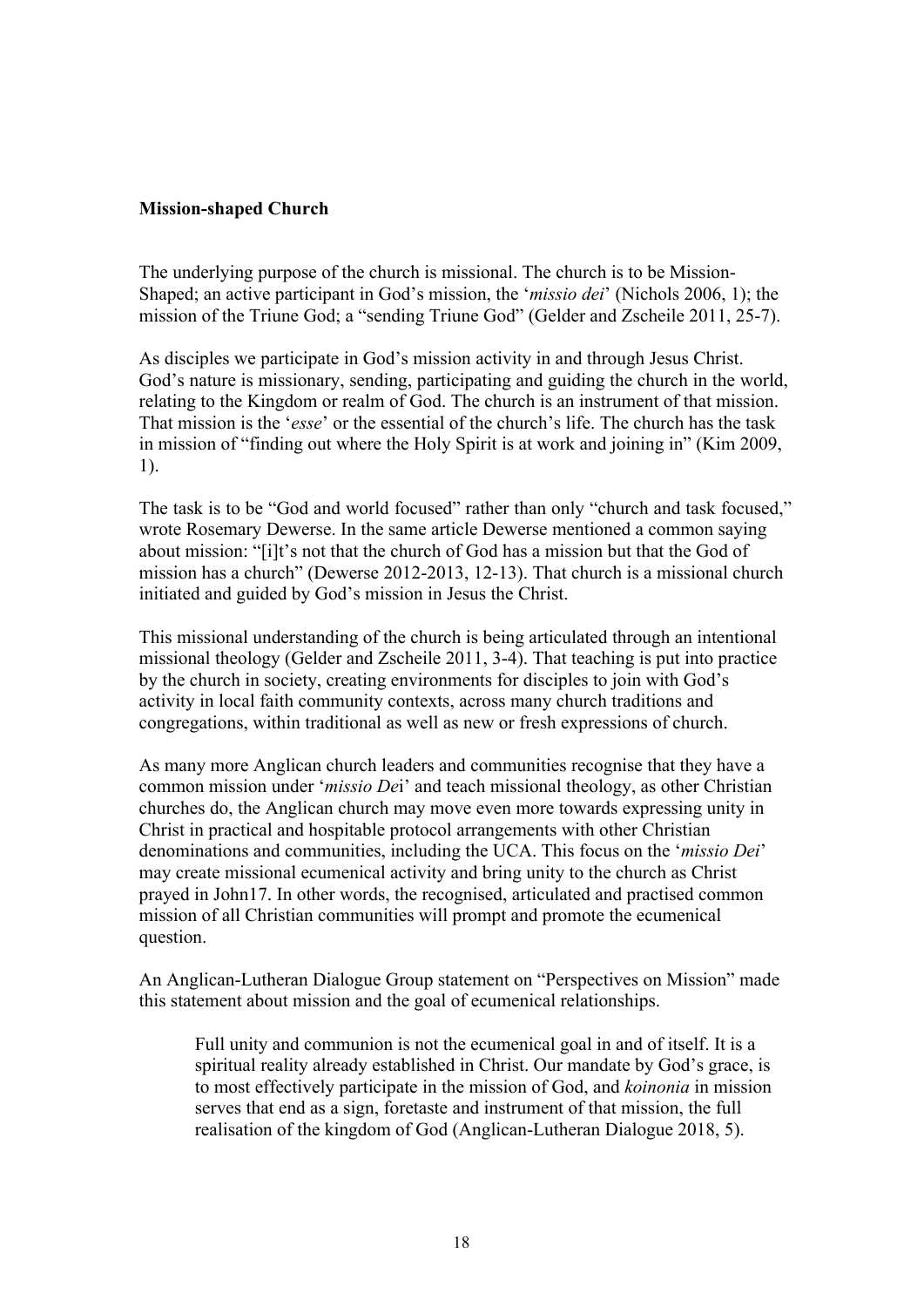Intentional fellowship in mission may prove to be a way that unity in Christ is revealed in the life, ministry, governance and inter-church protocols of the ACA and its constitution. Missional theology and practice might suggest an update for the ACA Constitution. A new constitution might be written!

Missional theology and the practice of the '*missio Dei*' in church life across a variety of church communities in Australia has the possibility of drawing people together as they share the same mission; churches united with Christ in practice as well as in theology; in word and action. Missional churches aspire to reveal their unity in Christ through conversation, theology, discernment and practice. A missional church is an ecumenical church. The missional practice of discipleship "is following Christ into participation in God's mission in the world in the power of the Spirit" (Gelder and Zscheile 2011, 148).

### **Summary**

Reflection on the Bible Studies, the topics of "Family Likeness", "Ordinary Ecumenical Learning", "Receptive Ecumenism" and "Mission-shaped Church" indicate that a body of evidence exists, which encourages and invites the Anglican Church of Australia to authentically reconsider issues of difference with the UCA and remove such issues as a hindrance to unity and full communion with UCA. The ACA could have a more "open border" with the UCA.

### **CONCLUSION**: Recommendation

I recommend that the ACA Constitution, when inter-church matters are considered, be interpreted in the light of the reported "words of Christ" in the Gospel according to St John 17:20-21. Those words provide a biblical foundation from which to view the constitutional statement that "This Church will ever obey the commands of Christ." ACA can and must learn from the words of Christ, and learn through the presence of Christ in other Christian communities with a family likeness, to make the change to be in communion with the UCA, also a member of the One, Holy, Catholic and Apostolic Church. If the "programmatic shift" to a more "open borders" approach by the ACA towards the UCA recommended in this paper requires an alteration or amendment to the Constitution of the ACA, so be it! If conversations on receptive learning and the missional imperative of the church point to a need to write a new constitution for the Anglican Church of Australia, so be it!

#### **References**

*An Anglican-Uniting Church: Covenant of Association*. 2010. Anglican Church of Australia-Uniting Church in Australia Joint Working Group. Anglican Church of Australia (ACA) http://www.anglican.org.au

Anglican Diocese of Adelaide http://www.adelaideanglicans.com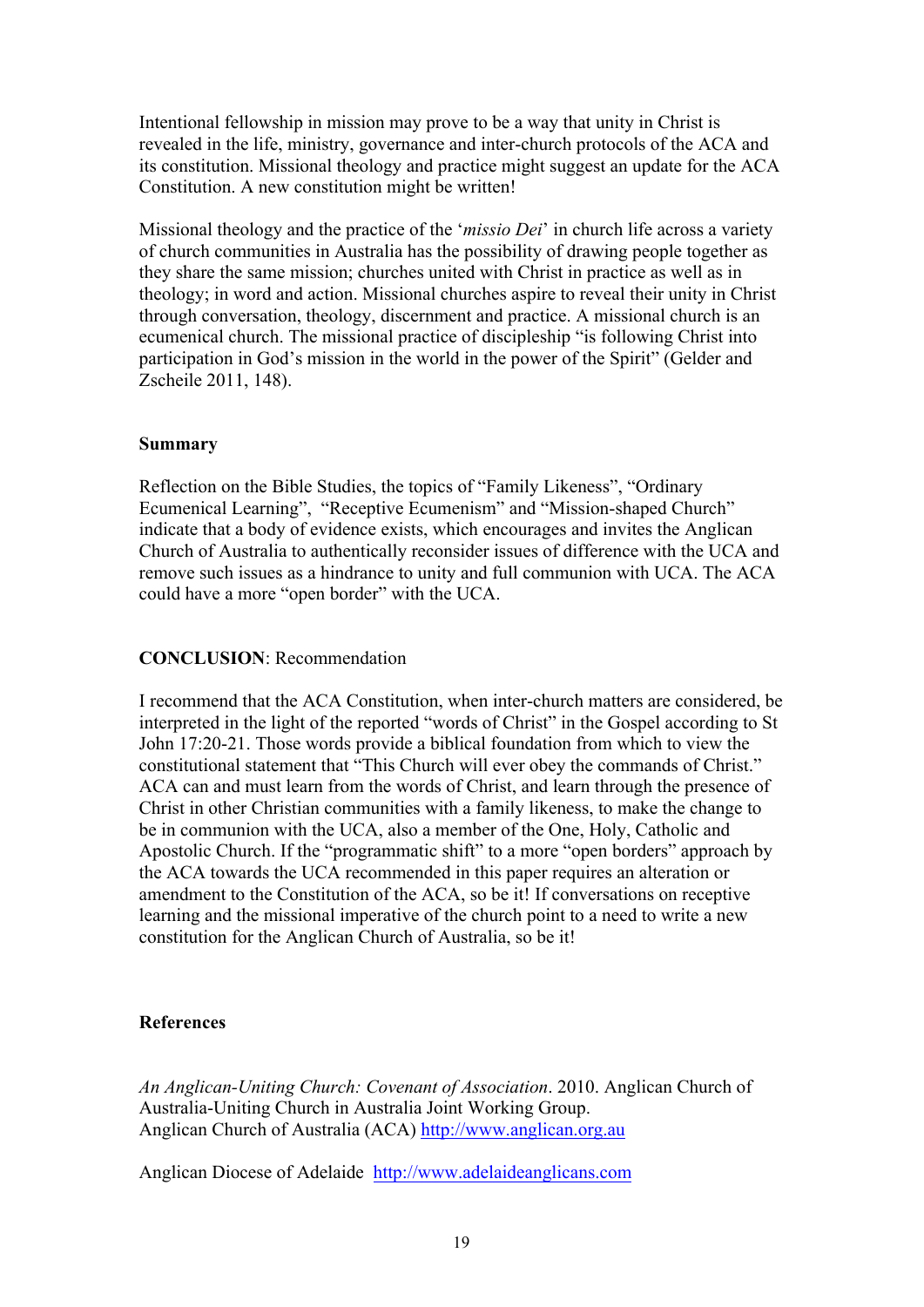Anglican Church of Australia. 1995. *A Prayer Book forAustralia*. Alexandria, NSW, Australia: Broughton Books.

Anglican-Lutheran Dialogue Group, 2018. "Perspectives on Mission: An Addendum to Common Ground" (Draft). *Common Ground: Covenating for Mutual Recognition and Reconciliation between The Anglican Church of Australia and The Lutheran Church of Australia.* A Report from the Anglican-Lutheran Dialogue in Australia, Adelaide: April 2001.

Astley, Jeff. 2002. *Ordinary Theology: Looking, listening and learning Theology*. England: Ashgate.

Astley, Jeff and Leslie J. Francis. Eds. 2013. *Exploring Ordinary Theology: Everyday Christian Believing and the Church.* Surrey UK: Ashgate.

Balabanski, Vicky. 2013. 'The Prayer of Jesus as an inspiration and call to ecumenical unity: looking for "Jesuanic resonance" in John 17:20–21', in *Jesus – Gestalt und Gestaltungen. Rezeption des Galiläers in Wissenschaft, Kirche und Gesellschaft, Festschrift für Gerd Theissen*, eds. P. von Gemünden, M. Küchler, D. Horrell, (Göttingen: Vandenhoeck & Ruprecht): 635-650.

Balabanski, Vicky. 2017. Bible Study on Colossians 3:11-17 presented 7/11/2017 at the IV International Conference on Receptive Ecumenism, Canberra.

Barclay, William. 1958.*The Gospel of Matthew Vol. 1: The Daily Study Bible*. Edinburgh: The Saint Andrew Press.

Barrington-Ward, Simon. 1988. *Love Will Out: A Theology of Mission for today's world.* United Kingdom: Marshall Pickering.

Carnley, Peter. 2017. "Does Receptive Ecumenism Have a Future?" in a lecture presented 9/11/17 at the IV International Conference on Receptive Ecumenism. Canberra. Bishop Carnley argued that the goal of Receptive Ecumenism is to make the Communion of God more visible.

Cowdell, Scott & Andrew McGowan. 2010. Advice to the Standing Committee of General Synod on sections 4-6 in the 2001 report *For the Sake of the Gospel* from The Doctrine Commission of the Anglican Church of Australia. http://www.anglican.org.au

Dewerse, Rosemary. 2012 - 2013. "An Ongoing Journey", *Australian Leadership*, 5, 4. Unley, Adelaide: MediaCom Education, November/December/January, 12-13.

Dutney, Andrew. 2008. *Introducing The Uniting Church in Australia.* Sydney, Australia: Uniting Church Press.

Dutney, Andrew. 2017. "[Remembering to be] Future Focussed and Hope Filled" , *Australian Leadership* 10, October-November: 5-7.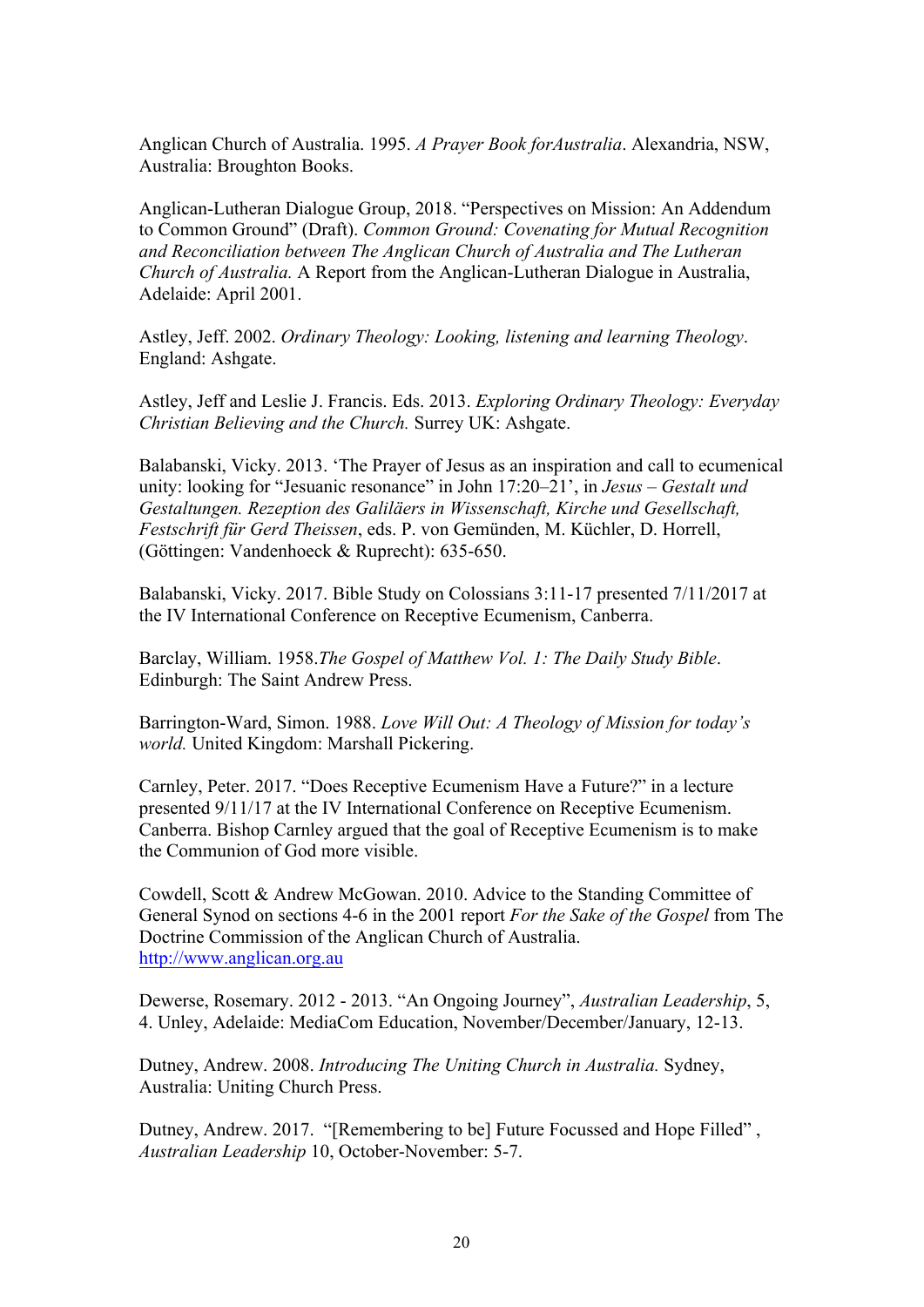*For the Sake of the Gospel*. 2001. Mutual recognition of Ordained Ministries in the Anglican and Uniting Churches in Australia. Anglican Church of Australia (ACA) http://www.anglican.org.au

Gelder, Craig Van and Dwight J. Zscheile. 2011. *The Missional Church in Perspective (The Missional Network): Mapping Trends and Shaping Conversation*. Michigan USA: Baker Academic, Kindle Edition.

Kim, Kirsteen. 2009. *Joining in with the Spirit: Connecting World Church and Local Mission*. London, UK: Epworth Press.

Lord, Andy. 2017. "Simon Barrington-Ward: Anglican Ecclesiology of Grace in Brokenness." Presented originally at the Society for the Study of Theology, Nottingham, April (Retrieved 14/5/17 from http://www.missiontheologyanglican.org/articles.php?id=92).

McEvoy. James G. 2014. *Leaving Christendom for Good: Church-World Dialogue in a Secular Age*. Maryland 20706, USA: Lexington Books.

Murray, Paul. 2014. "Introducing Receptive Ecumenism." *The ecumenist, a journal of theology, culture and society*. 51, 2, Spring.

Nichols, Alan. 2006. Ed. *Building Mission-Shaped Church in Australia*. Sydney, Australia: General Synod Office, Anglican Church of Australia.

Oxley, Simon. 2002. *Creative Ecumenical Education*. Geneva: WCC Publications, Risk Book Series.

Rahner, Karl. 1964. *The Dynamic Element in the Church*. London/Frieburg: Burns & Oates/Herder.

SACC. 2014. "Healing Gifts for Wounded Hands: The promise and potential of Receptive Ecumenism." Adelaide: South Australian Council of Churches (SACC).

SACC 2018. The statement about Jesus Christ, the highest common denominator, emerged during a conversation at the SACC Community for Ecumenical Learning meeting in Adelaide 14/8/2018.

Smith, Geoff. 2009. "A New Passion for Mission" in *Facing The Future: Bishops Imagine a Different Church*. Eds Stephen Hale & Andrew Curnow. Brunswick East, Victoria, Australia: Acorn Press.

Temple, William. 1961. *Readings in St John's Gospel (First and Second Series).* London: Macmillan & Co Ltd.

*The Principles of Canon Law Common to the Churches of the Anglican Communion* 2008. London, UK: The Anglican Communion Office (Retrieved 3/11/2018 from http://www.anglicancommunion.org/identity/canon-law.aspx).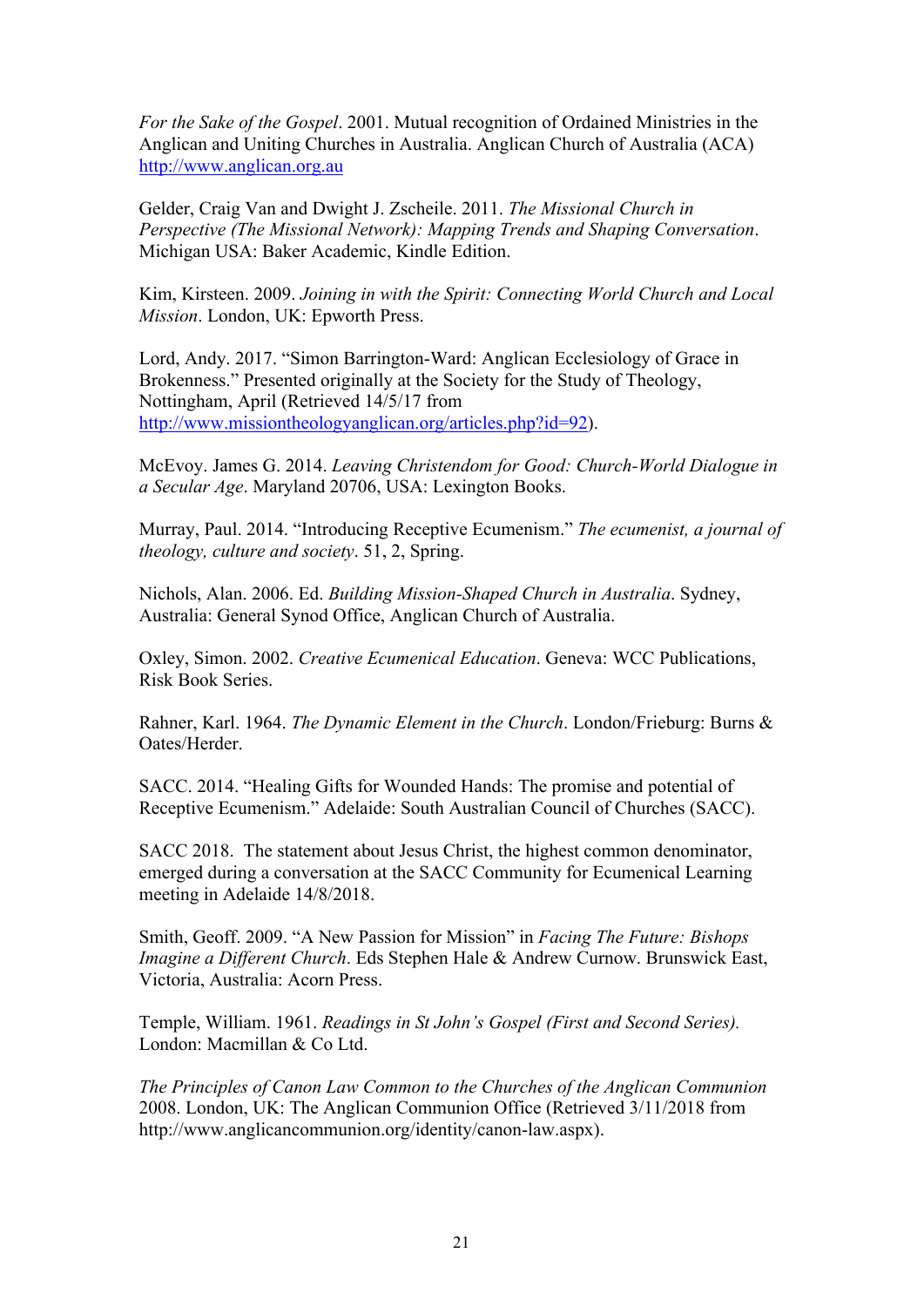Trainor, Michael with Stories by Michael Brady. 1992. *Voices from the Edge: Matthew's Gospel in our World*. North Blackburn, Victoria, Australia: Collins Dove.

Tveit, Olav Fykse. 2016. *The Truth We Owe Each Other: Mutual Accountability in the Ecumenical Movement*. Geneva: World Council of Churches.

*Weaving a New Cloth*. 2014. Anglican and Uniting Churches Working Together. Anglican Church of Australia (ACA) http://www.anglican.org.au

Welby, Justin. 2016. Archbishop Welby briefs Anglican Consultative Council members on the Primates' gathering and meeting. ACNS-Anglican News email 8/4/2016.

Welby, Justin. 2018. "Ecumenical Spring: from Negotiated Frontiers to Open Borders." Address given at the World Council of Churches 70<sup>th</sup> Anniversary, Geneva, 16/2/2018. Retrieved, from https://www.oikoumene.org/en/presscentre/news/visiting-wcc-archbishop-of-canterbury-speaks-on-ecumenism-of-action.

# **Conversation starters for personal and group use**

Questions:

Having read the paper "What do you think or feel?"

Which section(s) of the paper really caught your attention?

What action steps (if any) would you suggest?

How might the ACA work with the Constitution in relation to ecumenism and the UCA?

Is a "programmatic shift" by ACA to a more "open borders" approach with the UCA desirable and workable?

Other comments…………………………………………………………………….

John Littleton 4/11/2018

The Reverend Dr John Littleton is a retired Anglican minister in the Diocese of Adelaide. He has 46 years' experience as an Anglican priest serving three parishes and ministering as a Consultant in Education within four Australian Anglican Dioceses. John is a member of the Anglican Ecumenical Network (AEN) in the Diocese of Adelaide. He is a member (Anglican appointee) of the South Australian Council of Churches (SACC) Community for Ecumenical Learning and SACC President (October 2017-October 2018). He is author of the book *Enhance Learning in Parishes: A Learning Community Approach for Church Congregations*. Unley, Adelaide: MediaCom Education Inc, 2017.